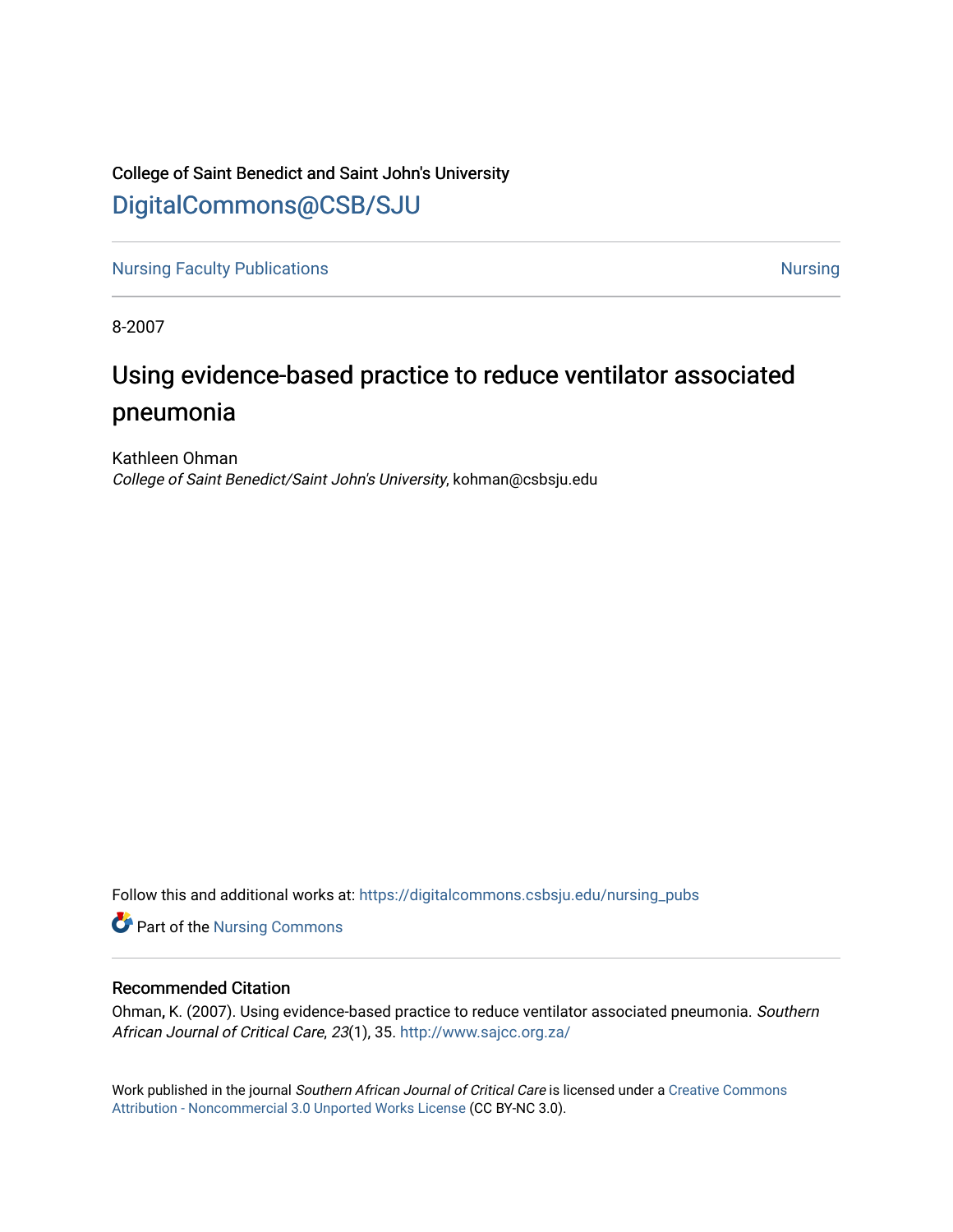### $\bigoplus$

### **abstracts**

# South African Critical Care Society **Congress**

Sun City, 14 - 17 August 2007

## Oral Presentations

### **SURVIVAL RATES FROM A SOUTH AFRICAN REGIONAL TRAUMA CENTRE**

### **D Allard**

⊕

**INTRODUCTION:** Our hospital is a high-volume trauma centre in the gangland of suburban Cape Town capturing a 1.4 million underprivileged population.

All acute trauma management and operating is done by junior surgeons-in-training under supervision. No blood bank, no critical care specialists and no radiological special investigations are available on site. Less then half of the senior surgeons have formal specialist training. Medical officers give anaesthesia.

Providing optimal care is a constant challenge. We monitor our interventions by collecting morbidity and mortality data.

**AIMS:** What survival rates can be achieved in a South African high-volume regional trauma centre operating with limited resources? We analysed retrospectively our data of the last 7 years (June 2000 to May 2007) to determine the survival of all patients with chest trauma and abdominal trauma.

**RESULTS:** 7 172 patients were treated for trauma to the chest (more stab wounds than blunt trauma or gunshot injuries). 96% of the total number were treated with an intercostal drain (6 918 out of 7 172) with a very low rate of missed fatal injuries  $(22 \text{ out of } 6918 = 0.3 \%)$ . 4% of the total number needed a thoracotomy (254 out of 7 172) and 73% survived (186 out of 254). More than half of the thoracotomies were done for a penetrating cardiac injury with a 75% survival rate (97 out of 129). The patients undergoing a thoracotomy survived more often a chest wall or lung injury than a cardiac injury or a gunshot wound. 1 561 patients were treated surgically for abdominal trauma. 66% of the total number (1 027 out of 1 561) had a laparotomy for stab wound and 97% survived (994 out of 1 027). 29% had a laparotomy for a gunshot wound (456 out of 1561) and 88% survived (400 out of 456). 5% had a laparotomy for blunt abdominal trauma (78 out of 1 561) and 86% survived (67 out of 78). 92% of the patients are male with an average age of 27 years. Surgeons-in-training were the first operators in more than 50% of the laparotomies and 25% of thoracotomies.

**CONCLUSIONS:** In a trauma hospital with high incidences of stab wounds to the chest more than 96% of chest trauma is treated conservatively with a chest drain.

75% of thoracotomies for penetrating cardiac injury survive. Laparotomies for stab wound, GSW and blunt trauma carry respectively 97%, 88% and 86% survival.

Resource limitations do not prevent SA trauma surgeons from achieving excellent results comparable to international data.



**N L Allorto, D L Clarke, O Mahomva**

*Edendale Hospital, University of Kwa-Zulu Natal*  **INTRODUCTION:** Burns are common injuries in developing countries and especially in peri-urban informal settlements. This study looks at the spectrum of burns admitted to Edendale Hospital in Pietermaritzburg, a regional hospital serving such a population.

**METHODS:** A formal burn unit was established in October 2006. The team consists of a registrar and a consultant general surgeon with consultations to the plastic surgeon when needed. A prospective database was maintained from August 2006 to March 2007. Standard demographic data, detailed description of the burn, resuscitation, surgical intervention, outcome and length of stay were recorded..

**RESULTS:** A total of 201 patients with burns were admitted during this period. (males 102 (51%), females 99 (49%)). The breakdown of adults to children was 55:45%. The average age for adults was 40 years (range 16 to 82 years), and for children 3 years (range 6 months to 9 years). The average burn size was 14% total body surface area. The burn depths were superficial (40%), deep dermal (16%) and full thickness (31%). In children most were superficial burns (70%), and in adults full thickness wounds (57%). Adults are mostly burnt with fire (48%), followed by hot water (26%) and electrical burns (7%). Children are more commonly burnt with hot water (70%) with fire being 8%. Other less common mechanisms are hot oil or porridge, hot plastic, stove plates, petrol bombs, and lightning. For distribution, legs are most commonly affected in adults (30%) and limbs and faces in children (33% and 24%). Overall limbs are most frequently burnt. 15% of all patients have a delayed presentation from 2 - 21 days, with an average delay of 11 days. 20% of all patients required debridement in theatre, more often adults (30%) rather than children (12%); 30% required skin grafting. Hospital stay averaged 68 days overall, 33 for adult and 21 for children. 10 patients were not yet discharged at the completion of this audit. The shortest stay was 1 day and the longest 161 days. But on closer inspection, the average length of stay was 112 days in 2006, and reduced to 24 in 2007 so far.

An average of 57 days from burn to graft and 22 days from graft to discharge was recorded, with a reduction in time to graft down to 20 days in 2007.

Outcome was recorded as completely healed, almost healed or patchy healing where 'almost' indicated a small area still to re-epithelialise and 'patchy' referred to small islands of granulation tissue still requiring dressings to heal completely. 30 % of wounds were completely healed on discharge, 40% almost and 10% patchy. 6 patients refused hospital treatment and took themselves out of our care, with 13 deaths in the unit over the period of the audit, making mortality 6%. The patients that died had an average age of 50 years (range 3 to 82 years) and a total burn surface area of 50% .(range 14 - 85%) which makes the predicted mortality 100%.



**SAJCC**

31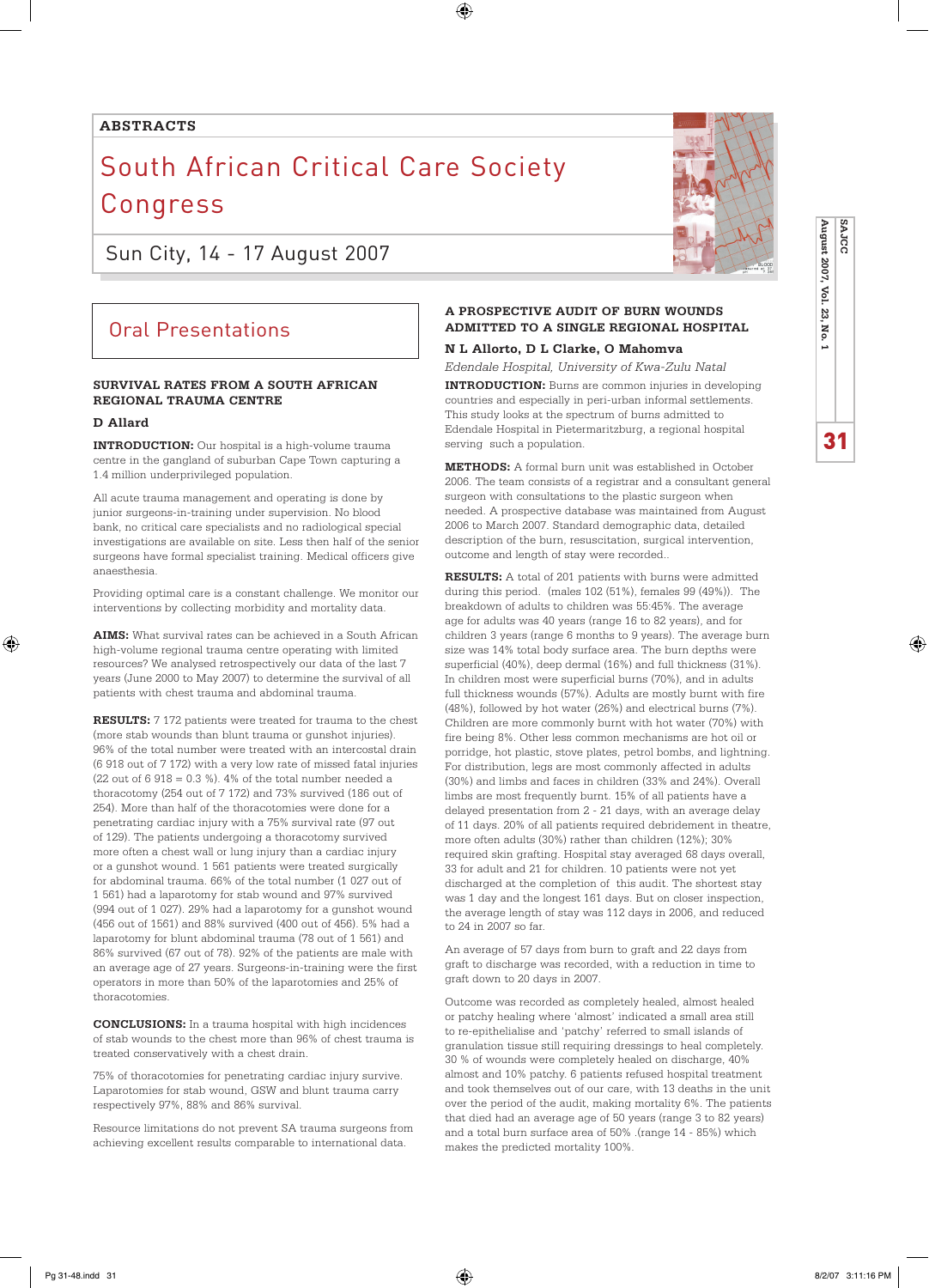32**SAJCC August 2007, Vol. 23, No. 1** ρg. 23, Vol. **August 2007,** SAJCC 32

⊕

Eight of the patients were burnt by fire and 4 were struck by lightning. Length of time survived was 10 days (range 1 to 28 days). 2 patients were treated with burn wound excision and grafting but demised from sepsis on day 17 and 20. 4 patients were inadequately resuscitated and demised from acute renal failure. The remaining 6 patients were treated palliatively on an elective basis.

⊕

Referral on discharge was mostly to local clinics (33%), or home (25%), with the remainder to the surgical outpatient department at Edendale Hospital, 6% to the original referring hospital and 5% had to be transferred to our tertiary referral centre for more specialised care.

**CONCLUSION:** Burns are common and affect the most vulnerable sectors of society. They consume a great deal of health care resources. Although a formal burn team has improved our results, with a reduced hospital stay and earlier grafting, a burn area of greater than 40% is still universally fatal in our hands. Limited resources have necessitated a pragmatic approach. Awareness campaigns may reduce the incidence of burn wounds and secure improved funding for the management of these devastating injuries.

### **AN INVESTIGATION INTO THE IMPLEMENTATION OF AN EMERGENCY UNIT TRIAGE SYSTEM IN A SELECTED PRIVATE HOSPITAL**

### **Jean Augustyn, S P Hattingh, V J Ehlers**

*Department of Health Studies, University of South Africa*

**OBJECTIVE:** Triage assessment of patients on arrival at an emergency unit is an essential function in quality emergency care provision. Critically ill or injured patients are not necessarily obviously identifiable and so triage assists in the process of sorting and prioritising patients according to their level of acuity. Specifically the Cape Triage Score utilised in the study objectively identifies the critically ill/injured as well as those persons who have such potential but who may not be necessarily obviously in urgent need of attention.

**METHOD:** This study was performed within an emergency unit that experienced serious problems with the sorting of patients on their arrival. After implementation of the Cape Triage Score, a questionnaire was distributed among staff utilising the new triage system. The investigation sought to answer specific questions concerning the triage nurse's roles, competencies required, and strengths and weaknesses of the implemented system. The study also suggests guidelines to improve the triage system within the unit.

**RESULTS:** The triage system was received well by participants. The roles of the triage nurse are multifaceted and extensive competencies are required. The strengths of the implemented triage system outweighed the weaknesses as perceived by the respondents. Guidelines for implementing triage in emergency units are provided.

**CONCLUSION:** Triage is not negotiable in emergency medicine and the unit investigated benefited from its inception. The methods and processes of triage should still be adapted to each unit arrangement as patient flow and staff allocation differs in specific units.

### **AN INVESTIGATION INTO THE SCOPE OF PRACTICE OF A REGISTERED CRITICAL CARE NURSE IN A PRIVATE HOSPITAL**

### **J Bell**

**INTRODUCTION:** The skilled critical care nurse is expected to make independent decisions and take action to meet dynamic patient needs based on her/his knowledge and

clinical skill without discounting scope of practice parameters. Practice experience has shown that the critical care nurse is often uncertain about whether these clinical activities are protected by the regulations of the South African Nursing Council.

**AIM:** The aim of this study was to investigate the opinion of registered critical care nurses in the private healthcare sector related to their clinical activities and interpretation of the Scope of Practice (No. R 2598 of 30 November 1984 as amended.).

**METHODOLOGY:** A non-experimental, exploratory descriptive study was conducted in 19 private hospitals in Cape Town area with a sample of 71 registered critical care nurses. A questionnaire was developed and validated to collect data. Quantitative data was analysed statistically with qualitative data being analysed thematically.

**RESULTS:** It was found that the legal and professional guidelines in place do provide a foundation for the clinical activities of the critical care nurse in the private hospital sector. It is suggested that it is rather the critical care nurses' interpretation of the scope of practice regulation that limits clinical nursing practice as opposed to the wording of the regulations.

It is recommended that critical care nurses must use the regulations as a foundation for critical, analytical and reflective practice to meet patient needs rather than as a set of rules to be followed.

### **A POST AUTHORISATION SURVEY TO EVALUATE PLASMA CONCENTRATIONS OF TEICOPLANIN IN ADULT HOSPITALISED PATIENTS TREATED FOR SEPSIS IN SOUTH AFRICA**

### A J Brink<sup>1</sup>, GA Richards<sup>2</sup>, RR Cummins<sup>1</sup>, J Lambson<sup>1</sup>, on behalf of the GUTS study group\*

1 *Department of Clinical Microbiology and Biochemistry, Dr du Buisson, Bruinette and partners, Johannesburg, South Africa*

2 *Department of Intensive Care, Johannesburg Hospital, Johannesburg, South Africa* 

*\* 'Gauteng Understanding Teicoplanin Serum levels' study group*

**OBJECTIVE:** It has been suggested that higher teicoplanin trough levels  $(C_{\text{min}}) \geq 20 \mu g/\text{ml}$  should be targeted for specific infections. This open label, multi-centre, study determined levels following administration of loading doses of 6 mg/kg 12 hourly followed by 6 mg/kg once or twice-daily to patients with suspected or diagnosed Gram-positive infections.

**METHODS:** Troughs and peaks were collected 15 min prior to and 60 min after drug administration. Levels were determined with an Abbott TDx®/FLx® analyzer and Seradyn Teicoplanin Innofluor assay kits. Mean  $C_{\text{min}}$  and peak levels  $(C_{\text{max}})$  were calculated for 4 days of therapy.

**RESULTS:** 74 patients with complete records were analysed. All received 6 mg/kg 12-hourly on day 1. Thereafter 40 received 6 mg/kg twice daily (BD group) and 34 patients, 6 mg/kg once daily (OD group). In the OD group (normal renal function) mean  $C_{min}$  was 8.67µg/ml from D2-4 and mean  $C_{max}$ , 25.16µg/ml. The  $\mathrm{C}_{\mathrm{min}}$  and  $\mathrm{C}_{\mathrm{max}}$  (impaired renal function) were 10.16µg/ml and 27.35µg/ml respectively.

In the BD group (normal renal function), mean  $\mathrm{C}_{\mathrm{min}}$  levels increased by an average of 5.49 µg/ml/24hrs to 21.99 µg/ml by D4 and the  $\rm C_{max}$  increased by an average of 10.40  $\mu$ g/ml/24 hrs to 42.03  $\mu$ g/ml by D4 (3.89  $\mu$ g/ml/24hrs from day 2). The C<sub>min</sub> (renal impairment) increased by 10.37µg/ml to 42.57 by day 4. A trough of 20 µg/ml was achieved the beginning of day 3.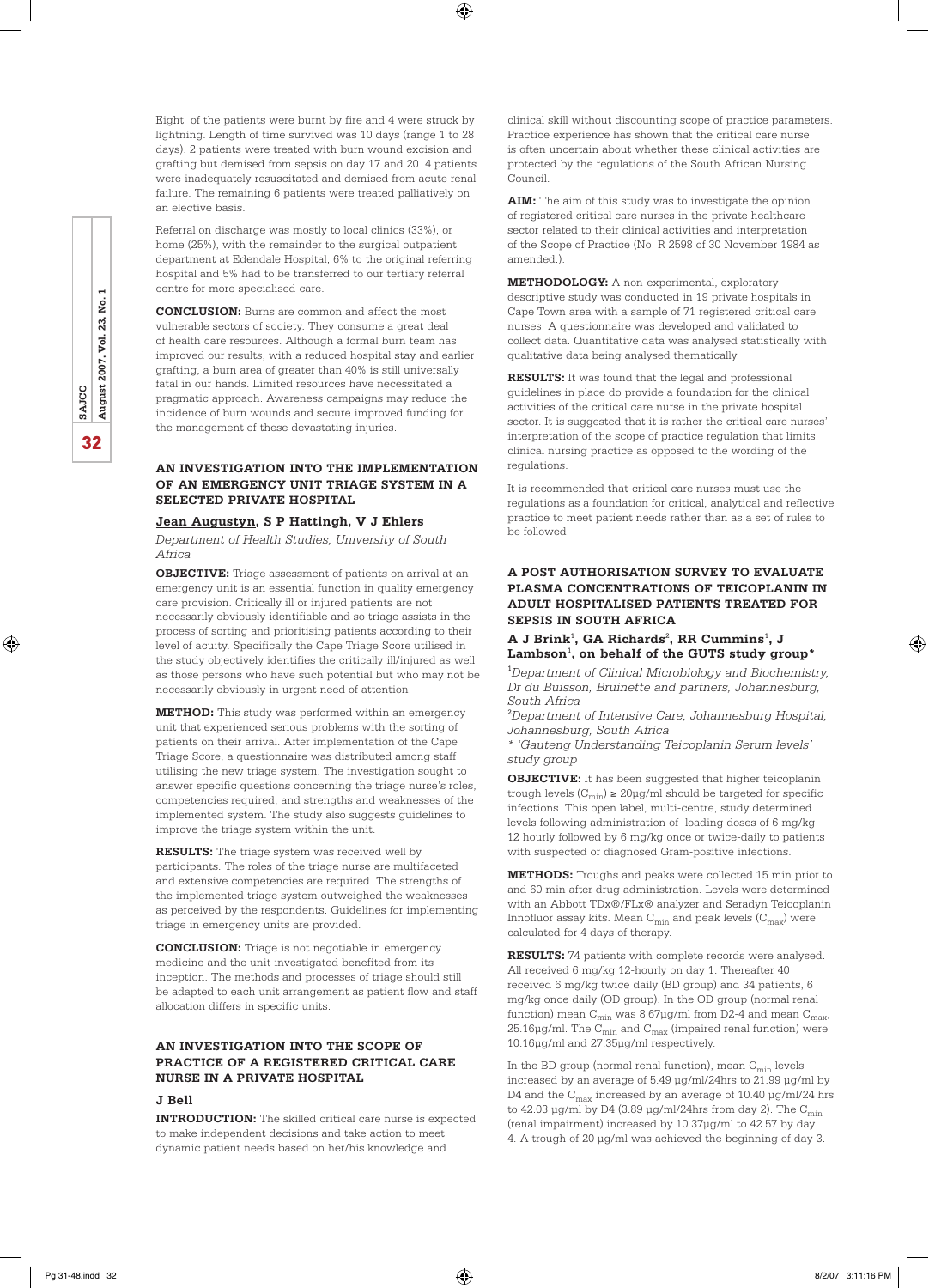Too few values were available to calculate the  $C_{\text{max}}$  values for those with renal dysfunction

**CONCLUSION:** The higher targets recommended for certain infections were achieved by D4 with teicoplanin doses of 6 mg/kg twice-daily.

### **NURSING DOCUMENTATION IN AN ACCIDENT AND EMERGENCY DEPARTMENT: AN AUDIT**

### **CA Carter, BR Bhengu, L Govender**

**INTRODUCTION:** In accident and emergency departments there are often long waiting times and the lack of available hospital beds result in long delays to admission; thus the Emergency Department becomes a general ward and inadequate staffing levels compound this situation. Any deterioration in a patient's condition is often undetected. It has been proposed that the Modified Early Warning Scoring System (MEWS), be introduced into the Accident and Emergency Department. Baseline data needed to be established prior to introducing MEWS; thus an audit was undertaken.

**METHODOLOGY:** Files of adult patients admitted to the wards via the Emergency Department in the preceding 24 hours were audited on a random basis over a 5-week period. Information analysed included waiting times; time to admission; observation intervals; interval from final observations to admission; types and frequency of observations; frequency of nursing entries; night duty was also compared to day duty.

**RESULTS:** Results revealed that record keeping was poor; observations were inconsistent; there were delays to being seen by medical personnel and delayed consultation with specialty services; night staff appeared to be less compliant with both documentation and observations.

**CONCLUSIONS:** Documentation in the Emergency Department is generally of a low standard with observations being done inconsistently and important parameters such as respiration being rarely monitored. Possible causes for these findings include design of documentation; lack of knowledge and insight; patient load and lack of supervision. In-service education on documentation was initiated. MEWS is now being introduced. A further audit is planned to monitor changes in compliance with nursing documentation

### **SURVIVING SEPSIS: PROMOTING PRACTICE GUIDELINES OUTSIDE OF ICU**

### **K Gerber, L Hosie, CM Jones, G Leaver, D Mossop, A Kapila**

**OBJECTIVE:** Infections leading to severe sepsis have serious cost implications for any healthcare system. Of all ICU admissions in the UK 27% are admitted with severe  ${\rm sepsis},^1$  with very high mortality rates of between 30-50%. $^3$ In aiming to promote good practice in the future, in line with the treatment guidelines promoted by the Surviving Sepsis Campaign<sup>4</sup> onto general wards in our district general hospital, we have conducted baseline audits to find out the prevalence of sepsis among patients in several areas in the hospital, and to determine if treatment complied with the Sepsis Resuscitation Bundle.

**METHODS:** A retrospective audit of all adult patients admitted to A&E, CDU, Critical Care Outreach and for one week patients on general surgery wards were performed. A severe sepsis screening tool $^{2,4}$  was adapted and used to ascertain the prevalence of sepsis, interventions and outcome.

#### **RESULTS:** Of the septic group:

• Only (59%) had blood cultures taken at any time during their admission.

- (40%) never had lactate measured patients
- Only 3 had a central venous line in situ no monitoring
- 10 were admitted to ICU.

 $\bigoplus$ 

**CONCLUSION**: A high number of patients being admitted to various areas in our hospital had severe sepsis. The mortality rate found was in line with the published literature reviewed. However, treatment received did not always comply with the Resuscitation Bundle and improvement in processes have been identified and implemented.

- 1. Gao, F., Melody, T., Daniels, D.F., Giles, S., Fox, S. The impact of compliance with 6 hour and 24-hour sepsis bundles on hospital mortality in patients with severe sepsis: a prospective observational study, *Critical Care* 2005, 9: R764-770.
- 2. Institute for Healthcare Improvement www.ihi.org
- 3. NICE: An appraisal of Drotrecogin Alfa (activated) and Sepsis 2004.
- 4. Surviving Sepsis Care Bundle (Campaign) in England www.survivingsepsis.org.

### **EFFECTIVENESS OF CONTINUOUS AND BILEVEL POSITIVE AIRWAY PRESSURE VERSUS STANDARD MEDICAL THERAPY FOR ACUTE ASTHMA: A RANDOMIsED CONTROLLED TRIAL**

### **Hanekom S G, van Aswegen H, Eales C, Engelbrecht L, Becker P**

Patients with acute asthma exacerbation (AAE) frequently present at emergency units. The role that non-invasive positive pressure ventilation (NPPV) can play in an AAE remains unanswered although it is frequently used in the clinical setting.

**OBJECTIVE:** To investigate if the early use of NPPV in the forms of CPAP and BiPAP together with standard medical therapy (ST) in AAE can decrease time of response to therapy compared to ST alone. We further tested the effect of BiPAP against CPAP in AAE.

**METHODS:** Asthmatic patients presenting with AAE (PEFR % predicted < 60 %) at the emergency unit were randomised to ST, ST and CPAP or ST and BiPAP. Groups presented similar baseline characteristics.

**RESULTS:** Thirty patients fulfilled the inclusion criteria. Respiratory rate and sensation of breathlessness was significantly improved at the end of treatment for both CPAP and BiPAP groups  $(p = 0.0463; p = 0.0132$  respectively) compared to ST alone. Lung function was significantly improved in the CPAP group at the end of treatment (*p =* 0.0403 for PEFR and *p =* 0.0293 for PEFR % predicted) compared to ST + BiPAP and ST alone.

**CONCLUSION:** These results suggest that adding NPPV to ST for an AAE improves clinical signs and lung function faster than ST alone. CPAP seems more effective than BiPAP in ameliorating lung function.

### **AN ANALYSIS OF PATIENT DETERIORATION, MANAGEMENT AND PROCESSES INVOLVED IN TRANFER TO HIGHER LEVEL OF CARE**

### **Le Roux E, Welkovics N, Hayes M, Gwilym L, Steyn S, van Eeden L**

**BACKGROUND:** Inpatient deterioration is a global phenomenon and timely recognition and action improves outcome. In addition correct placement, tailored to the patients' needs, utilises the increasingly scarce and expensive high care and intensive care beds optimally. As a result of clinical audit a problem in our institution was identified – that of increasing patient transfers to a high level of care.

**METHOD:** A prospective audit was undertaken of all transfers to a higher level of care during this pilot study, combined with a retrospective chart analysis by senior medical and nursing personal.



⊕

Pg 31-48.indd 34 <del>(●)</del> 8/2/07 3:11:17 PM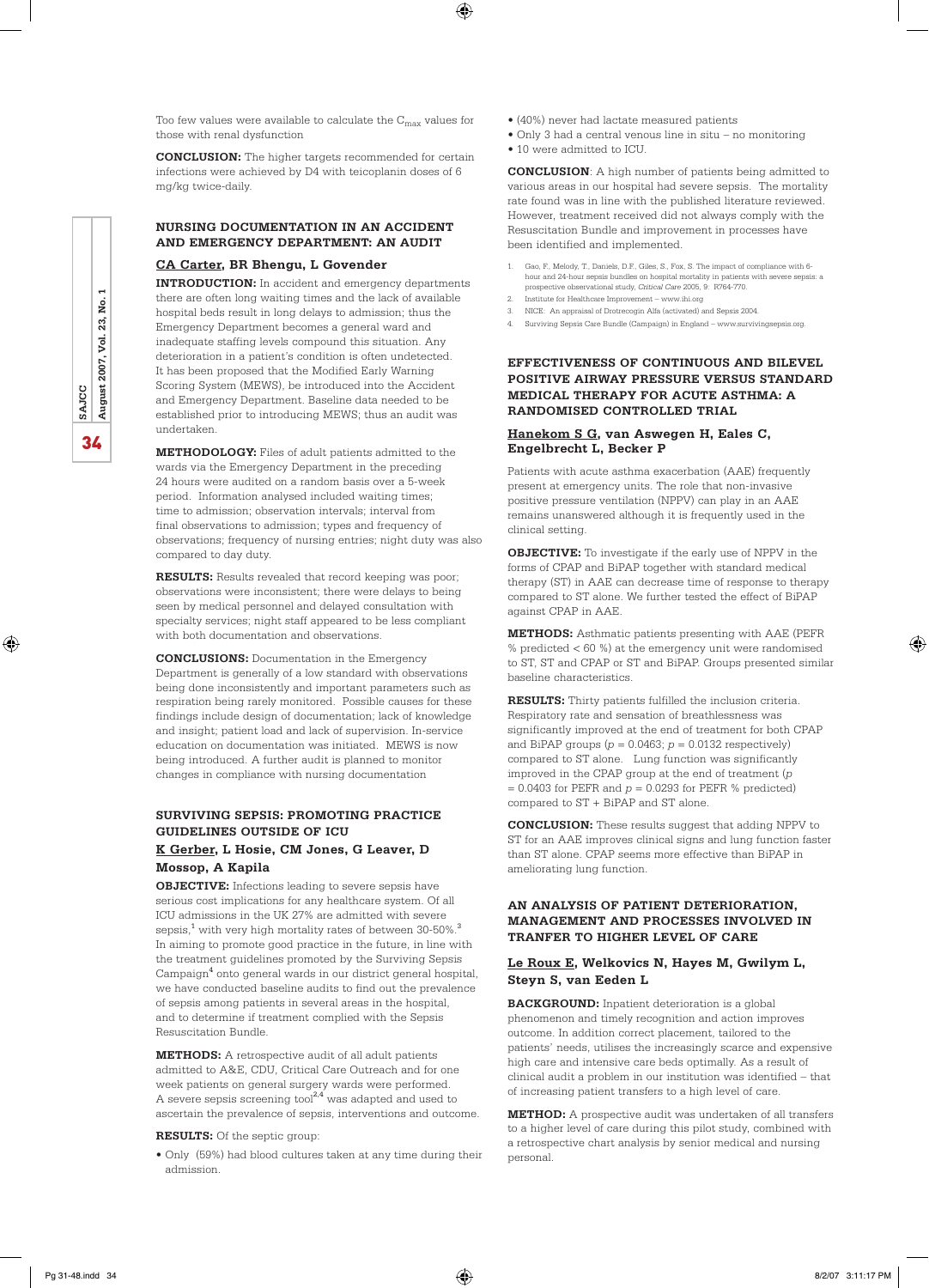**RESULTS:** Of the 4 419 admission during the study period, 34 patients (0.77%) were transferred to a higher level of care. Of these, data was reconstructable in 32 patients (94.12%) representing 38 transfer episodes. In 48.57% of transfers deterioration was recognised correctly. Delay in recognition was longer for general wards (median 0 vs. 10 hours). A median time of 65 min to ready the bed in the unit of higher care was recorded and was longest during early day shift (129 min). Further deterioration occurred in 58.33% of transfers while waiting for the bed. Overall mortality was 35% and a subset of 'double' transfers (ward - high care - ICU) exhibited a 71.43% mortality.

**CONCLUSION:** Ward staff are inadequately trained to recognise and deal with patients with deteriorating physiological function. Bed utilisation is maximal in the units of higher care and therefore delays in transfers occur during morning shifts. As a result of these conclusions, staff training was instituted as to normal clinical parameters as well as the institution of an outreach program. A current follow-up study to analyse the effect of the above is being conducted.

### **THE EFFECT OF THAWING FRESH FROZEN PLASMA (FFP) AT VARIOUS TEMPERATURES ON IN VITRO COAGULATION FACTOR ACTIVITY**

### **B Levy, M Isaacs, B Jacobson, S Bhagwanjee**

Thawing of FFP in South Africa is not standardised. FFP thawed at high temperatures may denature clotting factors but no study has addressed the postulate of clotting factor activation in FFP thawed at high temperatures. The purpose of this project was to study the in vitro effects of thawing FFP at various temperatures on coagulation parameters.

**METHOD:** Twenty units of FFP were divided into satellite bags by the SABTS. Bags were assigned to thawing temperatures of 22, 37, 45 or 60ºC. Thawed samples were tested using thromboelastography (TEG) and routine coagulation tests. Data were analysed using parametric and non-parametric tests.

**RESULTS:** Significant differences were found in fibrinogen, D-Dimers, PTT, PT, alpha angle and maximum amplitude in the 60ºC temperature group compared with the other groups. Mean fibrinogen level (172 g/l) was lower (*p* < 0.05) and PT (30.73sec) and PTT (50.38sec) prolonged (*p* < 0.05). Alpha angle and MA were shallower and narrower respectively, compared with the 37ºC and 45ºC groups (*p* < 0.05), but not the 22°C group.

D-Dimers in the 45ºC group were higher (0.59\*10^2 ng/l) than the other groups  $(p<0.05).$  The mean PT of the  $45^{\circ}\mathrm{C}$  group was shorter (13.974 sec) than the 22ºC and 37ºC groups (*p* < 0.05).

**CONCLUSION:** FFP thawed at 45ºC and 60ºC resulted in abnormal findings, suggesting factor activation and denaturation and should not be practised.

### **THE PROFILE AND SELECTED OUTCOMES OF CABG PATIENTS IN THE CAPE METROPOLITAN AREA. A BASELINE STUDY**

### **Shamila Manie; Susan Hanekom; Mary Faure**

**STUDY AIM:** To describe the profile and selected outcomes of CABG patients admitted in the Cape metropolitan area.

**DESIGN:** A prospective descriptive study design with a multicentre observational approach was followed.

**METHOD:** Only patients undergoing isolated CABG surgery were included in the study. Demographic data, pre-operative medical status, intra-operative, as well as postoperative

information, were collected using a self-designed structured initial assessment form. Relationships between different variables were analysed by means of: ANOVA, correlations, linear and logistic regressions.

**RESULTS:** 245 patients were admitted to the 7 hospitals which provide CABG surgery in the Cape metropolitan area. The profiles of patients admitted to private and state institutions were similar. The mean age of the sample was 60  $(\pm 10)$ . The mean LOS of the total cohort was 12 ( $\pm$ 5.5) days, with patients in the state hospitals staying longer 13.4 days  $(\pm 7.1)$ . Patients > 60 years were twice as likely to have a LOS  $>12$  days (odds ratio = 2.49; 95% confidence interval = 1.33 - 4.65). The development of a pleural effusion or pneumothorax was associated with an increased LOS (*p*<0.01). At least one postoperative pulmonary complication (PPC) was reported in 65% of the population.

**August 2007, Vol. 23, No. 1**

ξã No.

August 2007, Vol.

35

♠

**SAJCC**

**CONCLUSION:** Patients in this cohort were younger than in developed countries. Age > 60 years was a predictor of a LOS >12 days. Patients were most likely to develop a PPC on day 3 after CABG surgery. Physiotherapeutic intervention, if any, would be well aimed at those patients older than 60 years of age.

### **USING EVIDENCE-BASED PRACTICE TO REDUCE VENTILATOR ASSOCIATED PNEUMONIA**

### **Kathleen Ohman**

⊕

Ventilator associated pneumonia (VAP) has been on the increase with a reported mortality rate of 25%. Research identifying causative factors and practice changes to reduce its incidence has been conducted (Dreyfus, 1991; Kotilainen, 1997). Weinstein, Chinn, and Larson (2004) reported that pulmonary aspiration increases with supine positioning and pooling of secretions above the ET tube cuff. Valles (1995), Mahul (1992) and Kollef (1999) found that special ET tubes with continuous suction remove pooled secretions above the cuff and decreased VAP by 50%.

In 2004, the Centers for Disease Control and The American Association of Critical Care Nurses published recommendations to reduce VAP. Recommendations included establishing an oral care protocol, routine subglottic suctioning, HOB elevation 30°-45°, and reducing the frequency of ventilator circuit changes. Professional standards of the American Association of Respiratory Care support these recommendations.

This presentation will describe the research and USA recommendations for reducing VAP. The process by which one USA hospital changed the practice for ventilated patients to drastically reduce the incidence of VAP will be described. The changes included revising a mandatory ventilator bundle adding DVT and PUD prophylaxis, HOB elevation, daily sedation vacation, daily weaning assessment, decreased frequency of tubing changes, and increased oral care, endotracheal and subglottic suctioning frequency. A family information sheet explains the importance of these measures.

Within 6 months of implementing the practice change 2.75 lives were saved and the number is growing. The benefits of the practice change, including cost and saved lives, will be addressed.

### **INSULIN RESISTANCE IN CRITICAL ILLNESS Urs Wilgen, Shahed Omar, Nigel Crowther, Rudo L Mathivha, Janice Paiker**

**OBJECTIVES:** To describe the inflammatory and metabolic response and its effect on insulin resistance in critical illness.

**METHODS:** Prospective, observational study. Baseline bloods for tumour necrosis factor alpha ( $TNF\alpha$ ), interleukin 6 (IL-6),

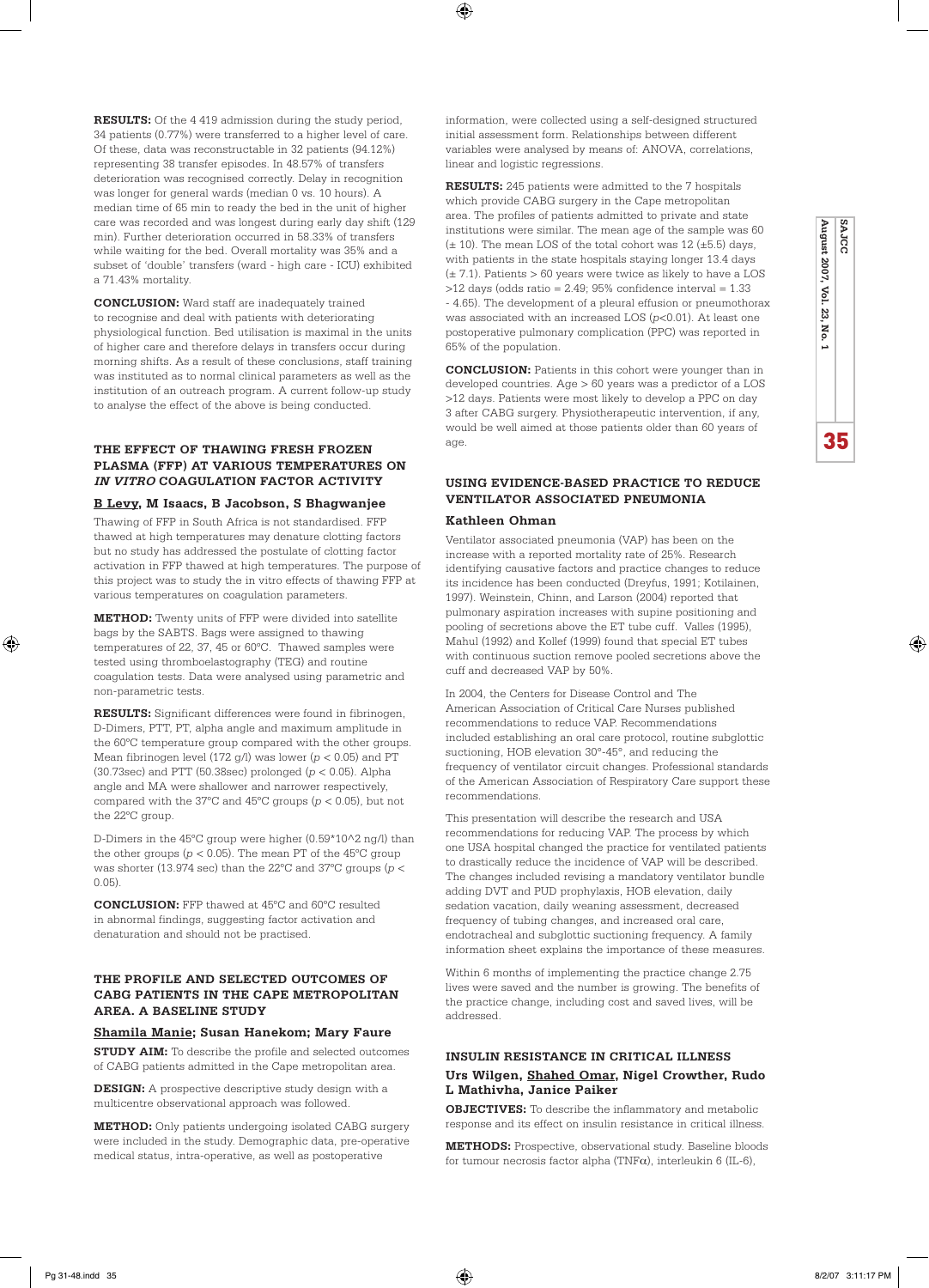adiponectin (Adipo), total cholesterol (TC), triglycerides (TG), insulin, C-Peptide (CPep) and cortisol (Cort) were collected on admission (D0), D3, D7 and at discharge.

 $\textcircled{\scriptsize\textsf{t}}$ 

**OUTCOME MEASURES:** The relationship between cytokines, hormones, lipids, glucose and inflammatory proteins.

**RESULTS:** 40 patients were enrolled. TNFα peaked at D3 (4.9 pg/ml). Administered insulin (InsAd) also peaked at D3 (32 U). Adipo peaked at D7 (10774 pg/ml) Endogenous insulin peaked with Adipo at D7 (2.8 ug/l). TG levels increased in parallel with  $\mbox{TNF}\alpha$  from D0 to D3 and then declined. TC was lowest at D0 and increased upto D/C.

List of Spearman correlations:

- BMI and insulin administered an admission (*r =* 0.31, *p =* 0.053)
- Age and InsAd on discharge  $(r = 0.35, p = 0.032)$
- Cortisol and TDI (*r =* 0.36, *p =* 0.001)
- IL-6 and glucose on discharge (*r =* 0.34, *p =* 0.042)
- IL-6 and Discharge CRP (*r =* 0.645, *p =* 0.0000)
- TNF $\alpha$  and adiponectin ( $r = -0.59$ ,  $p = 0.000$ ) • Adiponectin and InsAd (*r =* -0.46, *p =* 0.005)

Finally survivors had a lower TNF $\alpha$ , IL-6 and higher cholesterol than non-survivors (Mann Whitney U test, *p =* 0.03, *p =* 0.008 and *p =* 0.009).

**CONCLUSIONS:** The peak inflammatory response and peak insulin requirement were noted between 48 and 72 hours. The major contributors to insulin resistance were BMI, age, inflammation, cortisol and an abnormal lipid profile. The major contributor to insulin sensitivity was adiponectin which downregulated  $\text{TNF}\alpha$  and was associated with an improved lipid profile. Mortality was predicted by  $\operatorname{TNF}\alpha$  , IL-6 and total cholesterol.

### **THE ROLE AND EFFECTIVENSS OF A NURSE-PRACTITIONER INTENSIVE CARE OUTREACH SERVICE**

### **Alison M Pirret**

**OBJECTIVE:** This paper explores the role and effectiveness of a nurse practitioner intensive care (ICU) outreach service.

**METHOD:** Following introduction of a nurse practitioner ICU outreach service, concurrent data on patient demographics, number of patients and visits, type of interventions required, and outcome measures were collected between July 2006 and April 2007. Data analysis was completed using descriptive statistics, run and control charts.

**OUTCOME MEASURES:** Outcome measures included comparison of ICU readmissions, ICU readmission length of stay, APACHE II scores of ICU readmissions, ICU patient days/ acuity; ICU readmission mortality, and ward cardiac arrests following establishment of a nurse practitioner service with concurrent data collected one year prior to implementation of the service.

**RESULTS:** There were 125 patients referred to the nurse practitioner which resulted in a total of 509 patient visits. The most common interventions required during visits included: patient/family support/education (22%), blood tests (17%), review/addition of medications (17%), electrolyte replacement (14%), specimen culture (10%), interdisciplinary referral (8%), altering O2 requirements (8%), and radiology investigations (5%). Run and control charts demonstrate a statistically significant reduction in ICU readmissions, ICU readmission length of stay and APACHE II scores of readmissions. There was no significant change in ward cardiac arrests. Currently ICU readmission mortality numbers are too small for analysis.

**CONCLUSION:** Data analysis demonstrates a nursepractitioner-led ICU-outreach service has a positive effect on patient outcomes.

### **BACTEROIDES FRAGILIS CHANGING PATTERN FOR ANTIMICROBIAL SUSCEPTIBILITY FROM PATIENTS ADMITTED FOR COMMUNITY-ACQUIRED INFECTIONS AT THE JOHANNESBURG HOSPITAL**

### **GA Richards, Sudeshni Naidoo, AG Duse, O Perovic**

**BACKGROUND:** Anaerobes are commonly isolated as mixed populations of Gram-positive and Gram-negative organisms from abscesses and infections in the mouth, abdomen, soft tissues, pelvis, lung, liver, brain, and pancreas. Antimicrobial susceptibility testing for anaerobes is not routinely performed because it is costly and requires specialised expertise. As such, treatment is empirical and includes aerobic and anaerobic cover. This study determined the susceptibility patterns of community- acquired anaerobic organisms, particularly *Bacteroides fragilis*, isolated from clinical specimens.

**METHODS:** Prospective, descriptive and analytical study of susceptibility data of anaerobic organisms isolated from clinical specimens at Johannesburg Hospital. Susceptibility testing to estimate MIC was determined on all isolates using the Etest strip method. Interpretation was performed with reference to CLSI guidelines.

**RESULTS:** 180 anaerobic organisms were isolated from usually sterile sites (blood, fluid, tissue, pus sample) from June 2005 until February 2007. *Bacteroides fragilis* was isolated from 97 (54%) patients. The susceptibility profile of *Bacteroides fragilis* is presented in the Table below.

#### Table. Antimicrobial susceptibility of *Bacteroides fragilis*

| Antibiotic                   |                  |     |               |                    |
|------------------------------|------------------|-----|---------------|--------------------|
| (breakpoint of               | $MIC$ $\mu$ g/ml |     |               |                    |
| susceptibility $\mu$ g/ml)   | 50%              | 90% | Range         | Susceptibility (%) |
| Penicillin (0.5)             | 24               | 96  | 0.064-256     | 3                  |
| Cefoxitin (16)               | 6                | 32  | $0.125 - 256$ | 75                 |
| Ceftriaxone (16)             | 8                | 96  | $0.008 - 256$ | 55.6               |
| Amoxicillin/calavulanate (4) | 0.25             | 1   | $0.023 - 3$   | 100                |
| Piperacillin/tazobactam (32) | 0.25             | 4   | $0.016 - 32.$ | 100                |
| Ertapenem (4)                | 0.25             | 2   | $0.002 - 32.$ | 95                 |
| Clindamycin (2)              | 0.5              | 256 | $0.016 - 256$ | 75                 |
| Chloramphenicol (8)          | $\overline{ }$   | 2.  | $0.094 - 3$   | 100                |
| Metronidazole (8)            | 0.5              | 64  | 0.023-256     | 86.6               |
|                              |                  |     |               |                    |



⊕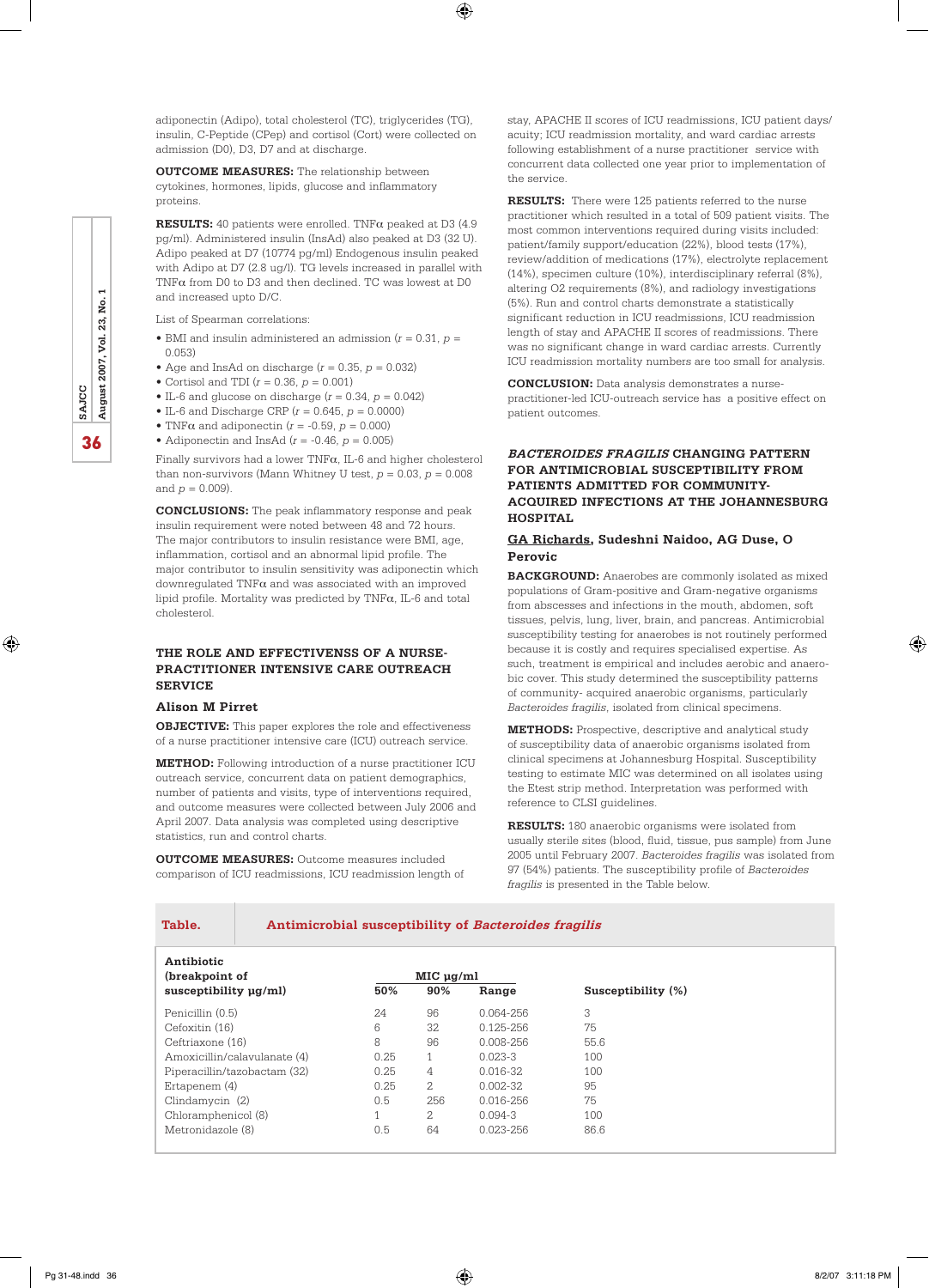**CONCLUSIONS:** This study demonstrated an increase in B. fragilis resistance to metronidazole, cefoxitin and clindamycin. Amoxicillin/clavulanate, piperacillin/tazobactam and ertapenem retained excellent susceptibility profiles to these isolates. These results indicate a need for changes with regard to empirical therapy of anaerobic infections.

### **A SINGLE EPISODE OF PRE-HOSPITAL HYPOTENSION PREDICTS THE NEED FOR EARLY OPERATIVE INTERVENTION FOLLOWING MAJOR TRAUMA**

#### **Simon Robertson, Euan Dickson**

**AIMS:** The most common cause of hypotension following injury is ongoing haemorrhage which usually requires early surgical intervention. Class III haemorrhage is required to produce a decrease in blood pressure, and systolic hypotension is evidence that significant bleeding has already taken place. Our aim was to evaluate the ability of prehospital blood pressure to rapidly identify the high-risk patient who is likely to require operative intervention.

**METHODS:** Data were collected prospectively on 1 090 patients admitted directly to a Level 1 South African Trauma Unit over a 1-year period. Patients were subdivided into two groups according to their prehospital (PH) blood pressure. Hypotension was defined as a systolic blood pressure of less than 90 mmHg. Early surgical intervention was defined as the need for transfer from the resuscitation bay directly to the operating theatre.

**RESULTS:** PH hypotension correlated strongly with the need for early operative intervention (p < 0.0001, chi-square). The odds ratio for risk of surgery in the hypotensive patient was 1.53.

|            | PH blood<br>pressure<br>$< 90$ mmHg | PH blood<br>pressure<br>$>$ /- 90 mmHg |
|------------|-------------------------------------|----------------------------------------|
| No surgery | 59.3%<br>$(N = 105)$                | 73.5%<br>$(N = 671)$                   |
| Surgery    | 40.7%<br>$(N = 72)$                 | 26.5%<br>$(N = 242)$                   |

**CONCLUSIONS:** Pre-hospital hypotension is strongly associated with the requirement for early surgical intervention, and should be used to alert the receiving team prior to the patient's arrival in the emergency department.

### **HYPERGLYCAEMIA AND OUTCOME AFTER SEVERE TBI**

### **EL Gurnell, HP Shapiro**

Hyperglycaemia is a result of a complex hormonal imbalance caused by a surge in circulating stress hormones after a traumatic brain injury (TBI). Neuronal damage caused by elevated serum glucose levels is thought to be related to continuing anaerobic metabolism and an increased concentration of lactate and hydrogen ions. (1)

A clinical audit of 80 patients admitted to a single neurosurgery intensive care unit at Pretoria Academic Hospital, over an 18-month period, was performed. Included in this study were patients with a GCS  $<10$  on admission who required mechanical ventilation and had no or relatively minor, non-life threatening injuries. 71 patients required ICP monitoring. Surgical evacuation of intracranial hematomas was performed where appropriate. Statistical analysis of GCS, glucose level and Glasgow outcome score was performed. A standard insulin sliding scale was used in all cases.

A literature review of hyperglycaemia and neurological outcome in TBI indicates that an elevated glucose level is associated with poor outcome and higher mortality. More recent ICU studies have also shown hyperglycaemia to be a poor prognostic factor and control of glucose to have a more favorable outcome.

Our data in accordance with published literature indicates that an elevated serum glucose level, greater than 15 mmol/L in our study, on admission is predictive of a most unfavourable outcome. This, despite strict control of glucose in ICU.

(1) Marsh *et al.* Effect of hyperglycemia on brain pH levels in areas of focal incomplete cerebral ischemia in monkeys. *J Neurosurgery* 1986; 65: 693-696

### **NURSES' ACCURACY IN ESTIMATING BACKREST ELEVATION**

#### **Perrie H,**<sup>1</sup> **Windsor S,** 2  **Scribante J**<sup>1</sup>

1  *Department of Anaesthesiology, University of the Witwatersrand*

<sup>2</sup>*Private practitioner*

 $\bigoplus$ 

**INTRODUCTION:** Elevating the backrest of ventilated patients has been associated with a decreased incidence of ventilator associated pneumonia (VAP). The CDC has recommended a backrest elevation of between 30° and 45° for ventilated patients.

**OBJECTIVES:** The aim of this study was to describe nurses' accuracy in assessing backrest elevation and their knowledge of why this is recommended.

**METHODS:** A prospective, cross-sectional and descriptive study was undertaken. Approval was obtained from the ethics committee and other relevant authorities. A convenience sample of nurses working in the selected ICUs on the study days was used.

**RESULTS:** Thirty-nine nurses participated in this study. The angle of the backrest was accurately assessed by 16 (44%) participants. All the others overestimated the angle Only 11 (28%) participants correctly stated that backrest elevation decreased the risk of aspiration, with only one (3%) participant adding that this may decrease the risk of VAP.

**CONCLUSION:** The results indicate that the nurses in this study may need assistance to accurately estimate backrest elevation angles. Furthermore nurses need to be aware of recommendations regarding patient care.

### **THE RISK ASSESSMENT FOR DELIRIUM AFTER CARDIOVASCULAR SURGERY**

### **Noriyo Yagyu, Keiko Akashi**

**BACKGROUND:** Patients undergoing cardiovascular surgery may be at particular risk of developing delirium, and may have modifiable factors that can be estimated by preoperative interventions. The aim of our study is to clarify the factor of delirium in the patients after cardiovascular surgery, and to obtain a new evidence of a nursing care, which can reduce the incidence of delirium.

**METHOD:** From May 2006 through September 2006, 54 patients at hospital admission for cardiovascular surgery were evaluated, obtaining ethical committee agreement from the hospital and written informed consent from the patients. The diagnosis of delirium was made by daily assessments of delirium using the NEECHAM Confusion Scale and depressive symptoms from patient interviews.

**RESULTS:** Of the 54 patients, 22 (40.7%) patients developed delirium within the 4 days after surgery (delirium-group). The delirium group showed statistically significant differences with regard to the age of onset and the risk score of postoperative stroke, compared with the patients without delirium (non-delirium-group). In the delirium group, pre-operative

♠

**SAJCC**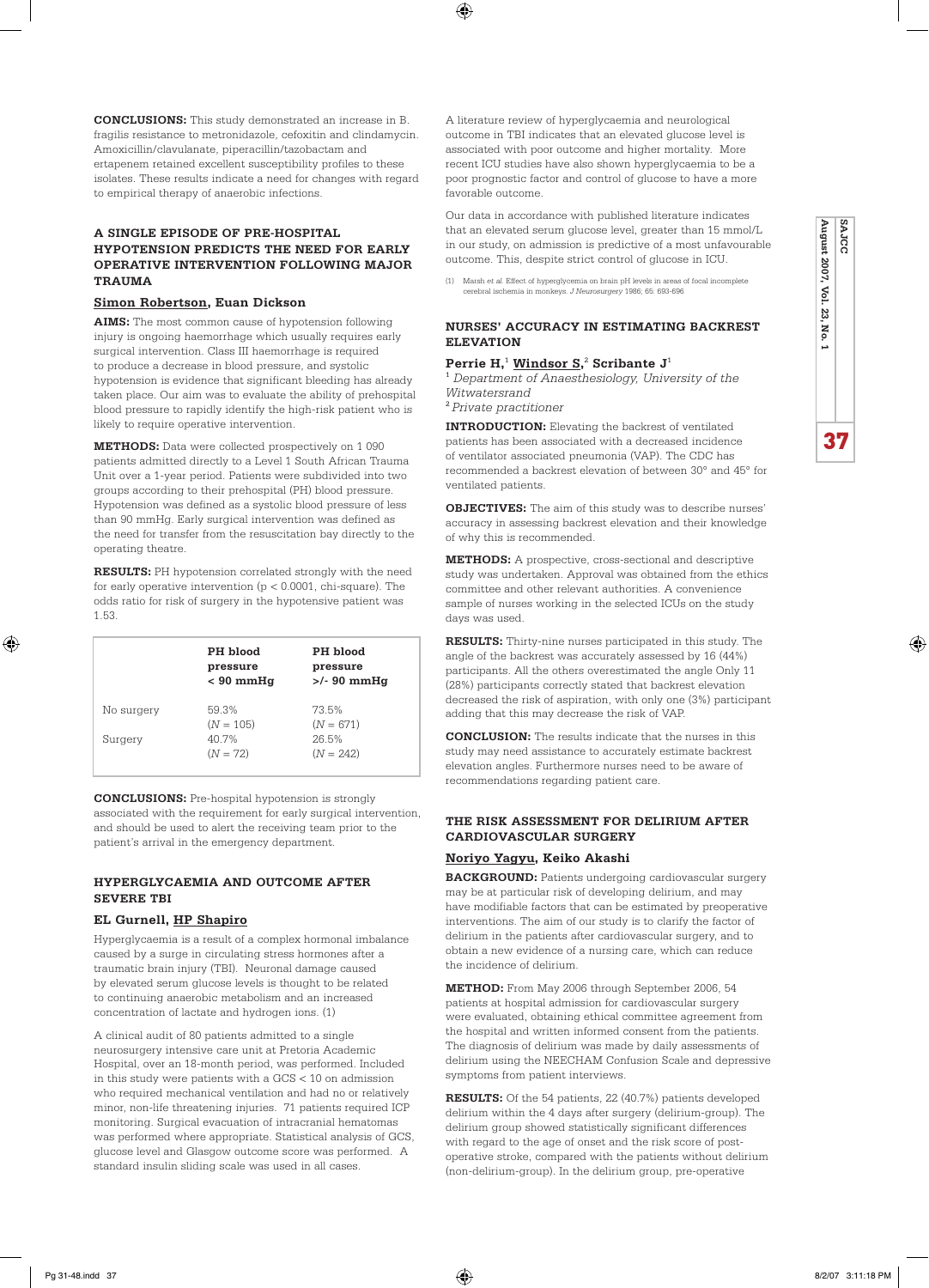cardiac function and  $SpO<sub>2</sub>$  levels before and after surgery were remarkably lower, and pre-operative blood pressure was significantly higher. Furthermore, there were significant differences in the length of ICU admission and the existence of emotional support between the delirium-group and nondelirium-group.

⊕

**CONCLUSION:** These findings suggest that the pre-operative assessment for delirium could be useful to identify patients at high risk for developing postoperative delirium. Future studies are needed to evaluate whether perioperative nursing intervention for these symptoms could reduce the risk of delirium.

### **AN INVESTIGATION INTO NURSES' PERCEPTION OF NOISE LEVELS IN THE CORONARY CARE AND NEUROSURGICAL INTENSIVE CARE UNITS AT GROOTE SCHUUR HOSPITAL**

### **Nicki Fouché, Mary Mlewa**

**AIM:** To investigate nurses' perception of noise levels in two intensive care units (ICU's) at Groote Schuur Hospital.

**OBJECTIVE:** To examine the effects of noise on caregivers.

**POPULATION OF THE STUDY.** The nursing staff (all categories) working in the above units.

**SAMPLING METHOD:** Convenience sampling was utilised and was determined by the willingness of the target group who participated in the study.

**METHODOLOGY:** A qualitative descriptive approach was selected to investigate the nurses' perceptions of the noise levels in the two units.

**METHOD OF DATA COLLECTION**: A structured questionnaire was utilised which consisted of open and closed questions. These were distributed to the research participants.

**ANALYSIS:** Information collected was analysed using a content analysis approach.

**RESULTS AND DISCUSSION:** The study findings revealed that the causes of noise in the two Intensive Care Units (CCU & NSU) was generated by

- emergency procedures
- staff and visitors talking
- patients shouting
- ward rounds
- technical equipment.

The stressors of noise on the nursing staff were discussed and implications and recommendations for nursing practice, education and further research were considered.

### **THE COST OF INTENSIVE CARE AT A SOUTH AFRICAN TERTIARY STATE HOSPITAL**

### **E Steensma, WL Michell**

*Department of Critical Care, Groote Schuur Hospital, Cape Town*

**INTRODUCTION:** Intensive care is generally regarded as very expensive therapy because of the high staff to patient ratio, sophisticated equipment and the extensive use of medication, blood products and disposable devices. Costs can be calculated either by using an average costing or 'top down' approach or by activity-based costing or 'bottom up' approach.<sup>1</sup> In 1992 the patient daily cost in a Pretoria academic ICU was estimated as R1 298. $^{\rm 2}$  An activity based study in the Respiratory ICU at GSH in 1994 reported the daily patient cost as R1 697.3 Recent European costs varied from €873 to €1318 (R8 293-R12 521).<sup>4</sup>

**AIM:** To establish the actual cost of patient care in the surgical intensive care unit of an academic tertiary hospital.

**METHOD:** An average costing method was used. Patient data were extracted from the ICU database. Expenditure for the 2005-6 financial year was obtained from the hospital pharmacy, stores, laboratories, blood bank, engineering and financial departments. Staff costs were calculated by taking actual salary levels of all staff and adjusting for activity outside the Unit and benefits. Overtime and agency costs were added. Capital equipment was calculated using a 5-year depreciation for electronic equipment and a 10-year depreciation for furniture and other equipment. Not included were certain overhead costs that could not be determined including administration and support services, linen, water, dialysis, repairs and radiology.

**RESULTS:** During the 2005-6 financial year there were 492 admissions, mean length of stay was 5.1 days and hospital survival rate 82%. Average expenditure was calculated as:

| Category         | Annual<br>expenditure   | Cost per patient<br>per day |
|------------------|-------------------------|-----------------------------|
| Staff            | R6 620 711              | R <sub>2</sub> 630          |
| Consumables incl | R <sub>2</sub> 845 740  | R1 131                      |
| pharmacy         |                         |                             |
| Services         | R <sub>56</sub> 541     | R <sub>22</sub>             |
| Equipment        | R460 600                | R <sub>182</sub>            |
| Investigations   | R1 399 710              | R556                        |
| (NHLS)           |                         |                             |
| TOTAI.           | R <sub>11</sub> 383 402 | R4 521                      |
|                  |                         |                             |

**CONCLUSION.** The average cost of an admission to the SICU is R23 137 and R28 317 is the cost of producing one survivor. Fixed costs, including staff and equipment depreciation, are 62% of total costs.

- 1. Chaix C. A model to predict the medical cost of patients in intensive care.
- *Pharmacoeconomics* 1999;15: 573.
- 2. Geyer NM, Swanevelder JP, de Wit PW. Cost estimation of an intensive care unit. (Abstract). *S Afr Med J* 1991; 80: 491-493.
- 3. Hammill L, Potgieter P, Gough A, Hammond J. A cost analysis of a Respiratory ICU (abstracts). *S Afr J Crit Care* 1994; 10: 12. 4. Buchardi H, Schneider H. Economic aspects of severe sepsis. *Pharmacoeconomics* 2004;
- 22: 793-813.

⊕

♠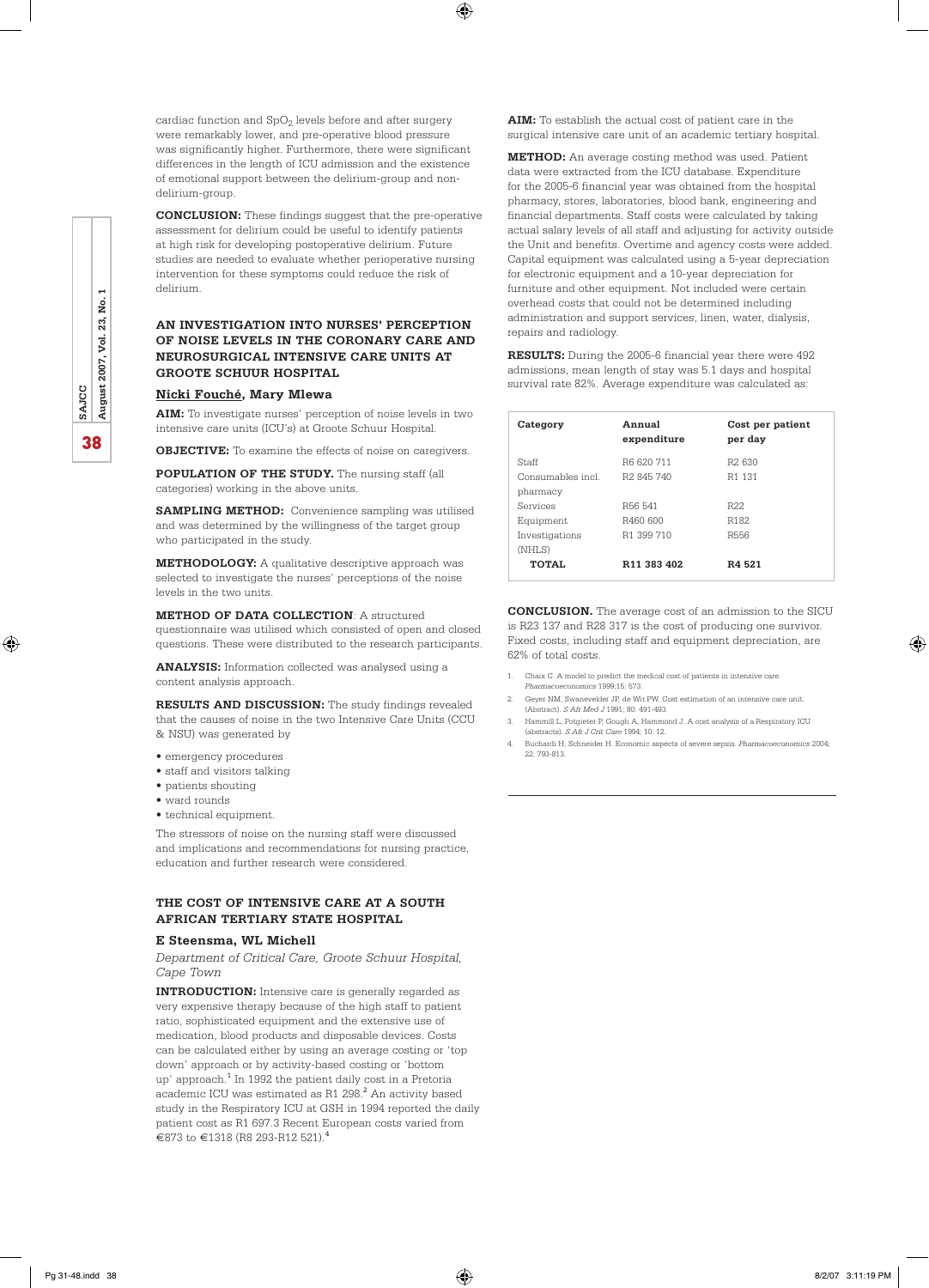### Posters

### **FLUID RESUSCITATION GUIDED BY MIXED VENOUS SATURATION: APPLICABLE IN HYPOVOLEMIC SHOCK?**

#### **D Allard**

We report on an aggressive fluid resuscitation in a postoperative trauma patient with profound metabolic acidosis (pH 6.82). The patient had survived a repair of a through and through laceration of the inferior vena cava at the level of the renal veins. The amount of fluids given was guided mainly by a mixed venous blood  $(SvO<sub>2</sub>)$  gas estimate obtained via a central catheter in the superior vena cava (SVC).

We monitored the pH, the base excess, the lactate level and the  $O_2$  saturation in the SVC blood, and gave the large amount of blood products and crystalloids in order to correct the SvO<sub>2</sub>. The patient recovered from the transient disseminated coagulopathy and was extubated 25 hours post ICU admission. He was discharged from ICU after 3 days and went home on day 6, fully functional.

Is the  $SvO<sub>2</sub>$  a better resuscitation guide and is it applicable in hypovolaemic shock? We reviewed the literature and give the current guidelines.

### **RELATION BETWEEN SELF-CARE BEHAVIOUR AND SELF-CARE NEEDS IN PATIENTS WITH HEART FAILURE, 2006**

### **Mohammad Aliha, Jaleh; Azarbad, Mohsen; Shahpourian, Farangis; Rafiee, Forough**

**BACKGROUND:** The cost of repeated hospitalisation of patients suffering from congestive heart failure (CHF) makes the health care providers think of some proper ways to promote self-care behaviour of patients by improving their knowledge and abilities to do so. Therefore, assessing their self-care behaviours, needs and abilities is of a great importance.

**OBJECTIVE:** To determine self-care behaviours and their relation to the needs and abilities of patients with CHF.

**METHOD & MATERIALS:** This was a descriptivecorrelational study based on Orem's self-care theory. Through convenience sampling 125 patients were selected. Data were gathered by using 4 different questionnaires.

**RESULTS:** Results showed that more than half of the patients (52%) had good self-care behaviours and about 85% had moderate, good or very good level of knowledge but also more than 80% stated their learning needs as high or very high. There was a positive significant relationship between selfcare performance and learning needs  $(r = 0/57, p = 0/000)$ . Self-care performance had a negative and significant relation with self-care knowledge limitations (*r =* -0/667, *p =* 0/000), A positive significant relationship was seen between selfcare performance and knowledge (*r =* 0/665, *p =* 0/000). Basic conditioning factors of age, education, economic and living areas situation, health status, ejection fraction ratio, health problems, family support and accessibility to medical centers were related to knowledge and also to self-care performance.

**CONCLUSION:** Regarding the results we can conclude that nurses' knowledge about patients' self-care behaviours, their learning needs, their limitations of knowledge and also their knowledge about self-care and basic conditioning factors will help them to perform their supportive-educative intervention role based on Orem's self-care deficit theory.

### **A PROSPECTIVE AUDIT OF SPLIT SKIN GRAFTING FOR THE MANAGEMENT OF BURNS AT A REGIONAL BURNS UNIT**

### **Nikki Allorto, Damian Clarke**

⊕

*Edendale Hospital Pietermaritzburg*

**INTRODUCTION:** Burns are common at Edendale Hospital. Thirty per cent of these admissions require skin grafting. This audit reviews our experience with split skin grafting of burn wounds over a 6-month period.

**METHODS:** A prospective database was maintained from July to December 2006 for all burn wounds managed by split skin grafting. All grafts were done by a dedicated team and followed up by that team. Standard demographic data was recorded along with mechanism of burn, percentage, distribution, days from burn to graft and from graft to discharge, with a final wound assessment on discharge.

**RESULTS:** A total of 37 grafts were performed over 12 weeks. There were 13 children, average age of 3 (range 1 to 9 years). There were 24 adults, average age of 38 years (range 16 to 65 years). Half of the adults were epileptic. The male/ female ratio was 50/50. Sixty per cent of patients were burnt with fire and 40% with hot water. The average area grafted was 7% (range 1 to 18 %) Limbs were most commonly involved – 28% legs, 26% arms and shoulders, 7% hands, 5% feet, 19% torso and 11% buttocks. There was an average of 57 days from the time of burn to the day of skin graft, with the longest being 138 days and the shortest 12.

Patients were discharged on day 19 on average (range 9 - 60 days) There was complete graft take in 51%, partial graft take in 33% and graft loss in 16%.

**CONCLUSIONS:** Limited resources and lack of a dedicated team resulted in lengthy delays in the past. The establishment of a dedicated team has addressed some of these delays and produced acceptable results. Burns affect the vulnerable sectors of society.

### **PATIENT TRANSITION BETWEEN INTENSIVE CARE UNITS AND GENERAL WARDS**

### **Bhengu BR**

**INTRODUCTION:** General systems theories advocate for interface between components of the system including those of the health care system such as the ICUs, intermediate units and general wards and other institutions/units involved in the referral system. This can be achieved through smooth exchange of information, services and patients in order to meet the primary health care principle of continuity.

**METHODOLOGY:** The study was conducted in 5 hospitals where 8 nurses and 5 intensivists in charge of ICUs were interviewed. Inclusion criteria were being in charge and having decision-making power in ICU management and availability.

**RESULTS:** Nurses only communicated with each other across units to organise a bed and transport for the patient. They asserted that they were too busy and short staffed.

ICU directors kept patients longer in the ICUs for the following reasons:

- Lack of intermediate units (step down and high dependency units).
- A problem of perception whereby long-term ICU patients were perceived as usual general ward patients
- Sub-optimal staff and equipment in the general wards
- Anecdotal and empirical evidence of re-admissions linked with early ICU discharge
- Anecdotal and empirical evidence of being called to certify death rather than resuscitate

⊕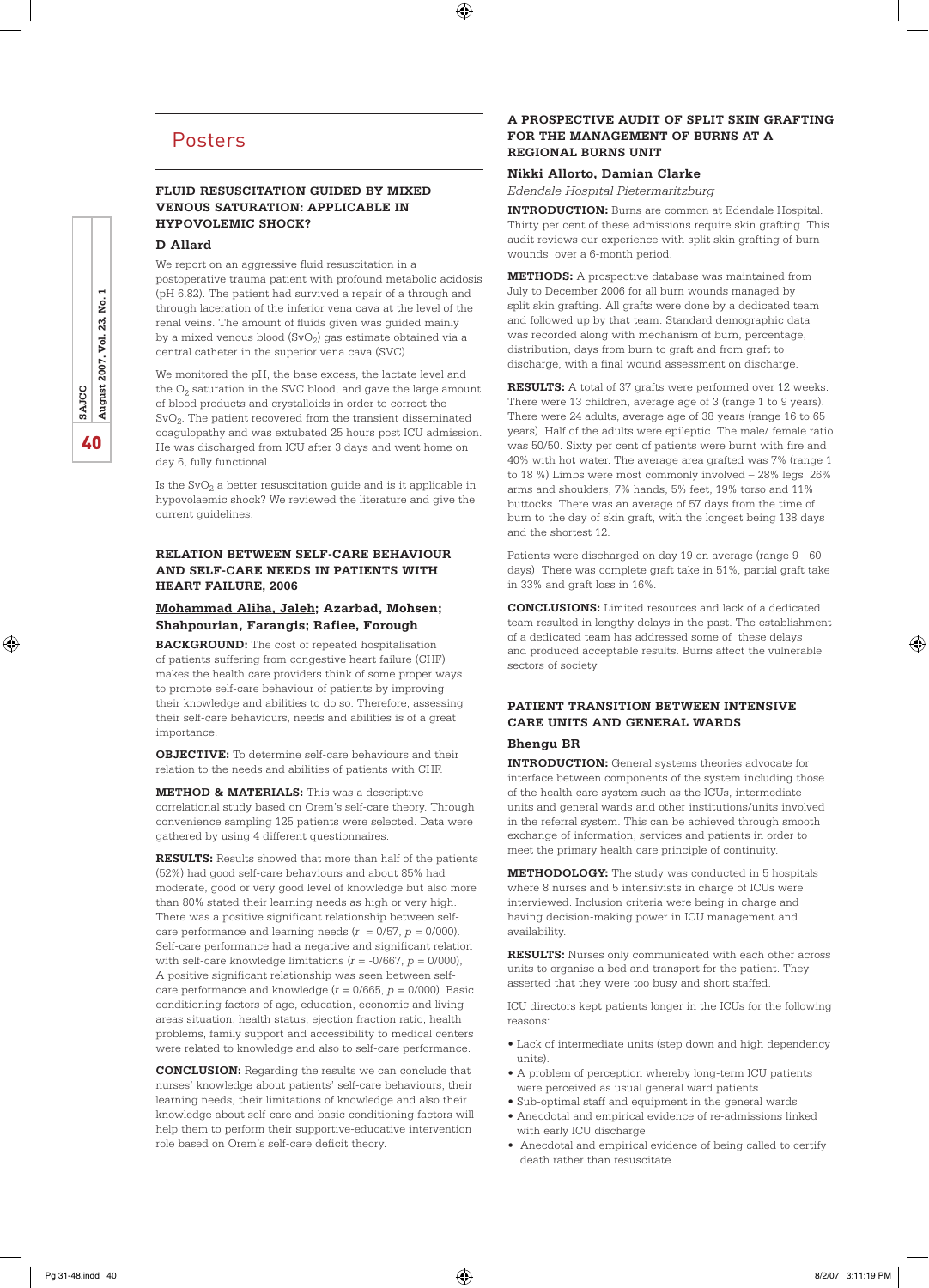**CONCLUSIONS:** It appears that care of post-ICU patients is suboptimal outside of the ICU. This is ascribed to disparities in the provision of health care resources. Keeping patients longer in ICU has financial and ethical implications. Literature recommends follow-up nursing, improving standard of care in general wards rather than further specialisation in SDU and HDU through ICU outreach.

### **IN-HOSPITAL PSYCHOSOCIAL INTERVENTIONS FOR FAMILIES OF THE CRITICALLY ILL TRAUMA PATIENT**

### **P Brysiewicz, B Bhengu, J Chipps**

**BACKGROUND:** Nationally and internationally, trauma is rated as the leading cause of death for people aged between 1 and 34 years of age (Barret 2001). While there is literature that examines interventions for the psychosocial consequences and interventions for patients, there is little (nationally or internationally) on the in-hospital interventions for families of these critically injured trauma patients. South Africa has a large problem of trauma and the psychological suffering for such families may be devastating.

**AIM:** To explore psychosocial interventions for families of critically injured trauma patients admitted to ICU in selected hospitals in Durban, KwaZulu-Natal (KZN); review what psychosocial interventions would improve their outcomes and develop and evaluate an appropriate in-hospital psychosocial intervention for the families.

**RESEARCH METHODOLOGY:** This research study is divided into four phases namely; PHASE 1: A systematic review of the effectiveness of in-hospital psychosocial intervention programmes for families of critically injured patients; PHASE 2: Exploration of the families psychosocial support needs from the perspectives of families and nurses; PHASE 3: Development of in-hospital psychosocial family intervention; and PHASE 4: the implementation of the developed in-hospital psychosocial intervention using a randomised controlled trial.

**RESULTS:** This presentation will provide an overview of this research study and report on the findings from PHASE 1 and preliminary data from PHASE 2.

### **CRITICAL CARE OUTREACH, PERCEPTIONS AND IMPACT OF UNPLANNED ICU ADMISSIONS – A CASE STUDY**

### **Carr M.**

⊕

**BACKGROUND:** Worldwide many patients experience delays in receiving appropriate and timely care in general wards, which then increases the pressure on expensive ICU beds. Research by McQuillan (1998) highlighted suboptimal ward care prior to ICU admission, while Franklin & Matthew (1994) observed that patients not identified early enough did not benefit greatly from eventual ICU admission. Critical Care Outreach (CCOR) is the organisational approach, whereby appropriate and timely care is delivered to patients irrespective of their location within a hospital. The aims are: to avert ICU admission; ensure timely admissions to ICU; facilitate discharge back to wards; offer direct clinical support to ward nurses.

**OBJECTIVES:** Assess impact of unplanned ICU admissions on length of hospital stay and increased costs. Ascertain medical staff perceptions in regard to care of critically ill ward patients. Analyse if a need for service exists.

**METHOD:** Questionnaires: ward nurses, doctors and ICU nurses.

Four month prospective data collection from patient notes who experienced unplanned ICU admissions.

 $\bigoplus$ 

**RESULTS:** Questionnaires revealed concerns with care of critically ill in ward setting, the need for Early Warning Scoring System and additional direct clinical support for ward nurses. Unplanned ICU admission increased length of stay and costs considerably.

Patient observations scored indicated significant clinical deterioration before nurses became aware.38.4% of unplanned admissions to ICU died.

**CONCLUSIONS:** Research has indicated a need for CCOR or components thereof.

**August 2007, Vol. 23, No. 1**

ξã No.

August 2007, Vol.

41

♠

**SAJCC**

### **LYMPHANGIOMATOSIS PRESENTING IN A CHILD IN THE CARDIOTHORACIC INTENSIVE CARE UNIT**

### **S Chetty, K Vanderdonk, F Paruk, S Bhagwanjee, K Naidoo**

**CASE REPORT:** A 2-year-old male patient was admitted with a pericardial tamponade, for which a percutaneous drain was inserted. Following drain removal the tamponade recurred and a formal pericardial window was performed. The patient continued to drain turbid fluid into his drains. The fluid was high in protein, LDH and triglycerides, suggesting it was chyle. A diagnosis of spontaneous chylothorax was made. Despite surgical and medical interventions, the patient demised. At post-mortem, a diagnosis of lymphangiomatosis was made.

**DISCUSSION:** *Thoracic lymphangiomatosis* can present in a number of ways including chylothorax, and, as a mediastinal mass, and therefore should be included as a differential diagnosis in a patient with either of these presentations. The prognosis in patients who present at age less than 16 years is poor. The same applies to patients who present with parenchymal lung involvement or a pleural efusion. *Diffuse pulmonary lymphangiomatosis* is uncommon and is characterised by an increasing number of anastomosing channels. Diagnosis is made from open lung biopsy, which shows endothelial lined spaces along pulmonary lymphatic routes. The disease is progressive and most aggressive in young children. *Generalised lymphangiomatosis* is a rare disease characterised by diffuse bony and soft tissue lymphangioma. Treatment is palliative and outcome is usually fatal.

**CONCLUSION:** Lymphangiomatosis is a rare disease that is usually fatal in children. The management of these patients involves multi-disciplinary involvement, which should be in the ICU environment, in order to improve the patient's chance of survival.

### **CRITICAL POINTS IN TREATMENT AND TRANSPORTING OF CRITICALLY INJURED PATIENTS**

### **Rudi Kocevar RN, Irena Bucek Hajdarevic**

Critical points in treatment of critically injured patients are mostly organisational in their nature and include material equipment, architectonic characteristics, the number of staff available and the number of injured patients.

The success of an intervention, and of further treatment of the injured patient, mostly relies on the first information. Incomplete data can cause an unsuitable evaluation of the nature and location of an event, its emergency level and arrangement of teams necessary for taking suitable steps.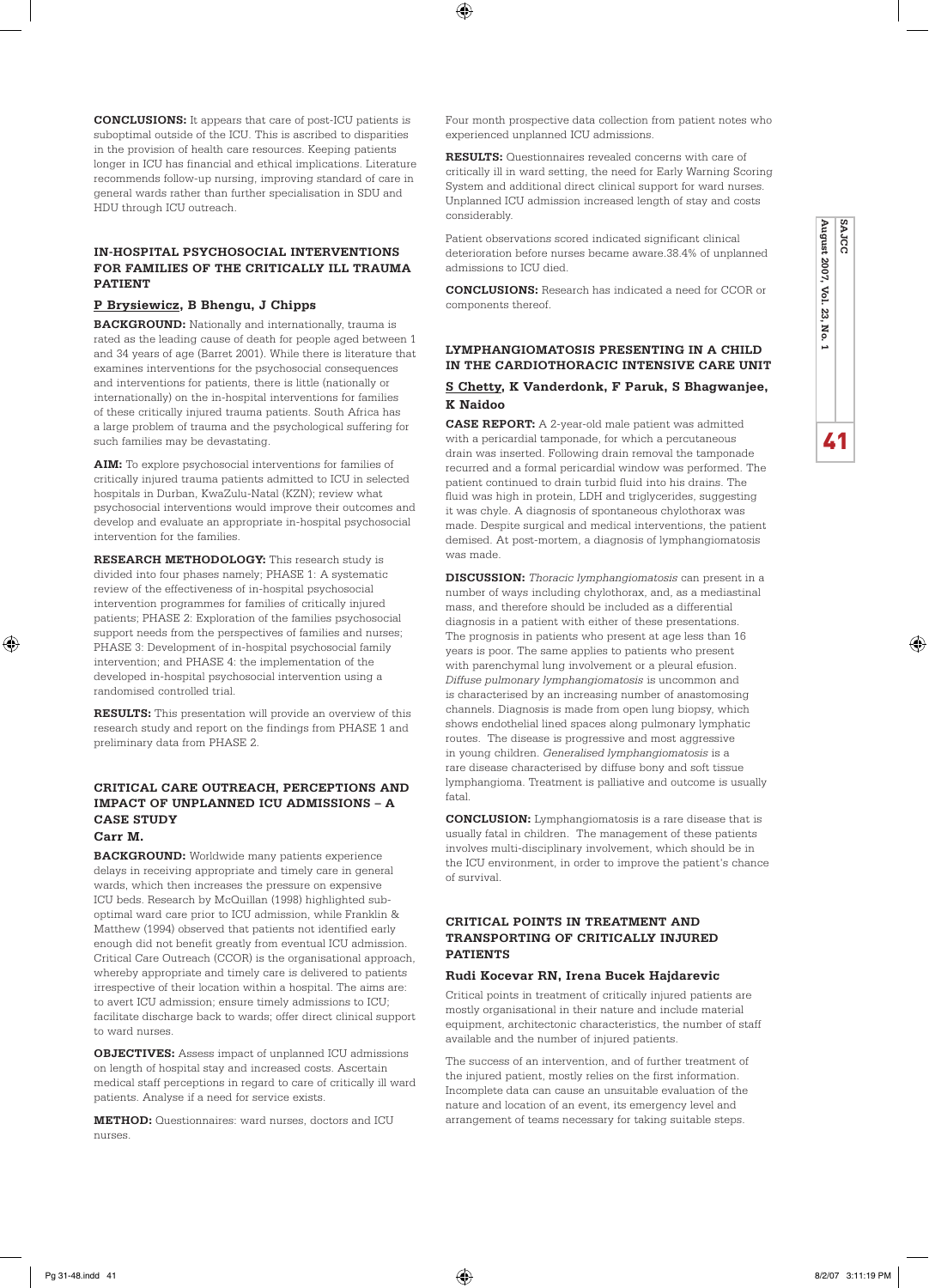For efficiency we would need a flawless communication between the prehospital unit and the hospital resuscitation team. If the communication fails, the latter loses time in preparing the equipment, apparatus and instruments, instead of immediately treating the patient.

Upon arrival at the hospital, the injured patient is taken over by the trauma team that continues with the care. The problem lies in the fact that, if the team is already engaged in another emergency operation, it is impossible for the trauma team to be complete.

Upon admittance the team must bear in mind the prescribed manner of replacing the apparatus and instruments, connecting the injured patient to the hospital transportation equipment, conduct measurements and only then remove the equipment from the field. If the patient is moved recklessly, we can only cause additional injuries.

Those patients have to be transported to distant places in order to have additional diagnostics performed. These transportations are urgent; that is why lack of time, many technical instruments and measures can lead to fatal mistakes.

### **CASE PRESENTATION – REVERSED ANION GAP METABOLIC ACIDOSIS**

### **B Levy, P Williams, GA Richards**

Two cases of reversed anion gap metabolic acidosis are presented and the potential causes discussed. The first patient overdosed on nitric acid and presented to ICU with a hyperchloraemic reversed anion gap metabolic acidosis. The second patient absorbed iodine from burn dressings and also developed a hyperchloraemic reverse anion gap acidosis. Both patients demised as a result of multi-organ failure secondary to the severe acidosis.

A brief description of each case with laboratory findings will be discussed along with potential causes of a reverse anion gap acidosis as well as the avenues available for the management thereof.

### **EXPERIENCES OF CRITICAL CARE NURSES IN THE MANAGEMENT OF A LARGE INTENSIVE/ CRITICAL CARE UNIT**

#### **M C Matlakala**

*University of Limpopo (Medunsa campus)*

**INTRODUCTION:** As health care changes, demands for intensive care nursing changes continue to grow, thus calling for even larger intensive care units. The tendencies for hospitals in South Africa is to create larger intensive care units (ICUs), mostly understaffed, and which have to deal with a rapid turnover of patients. Critical care nurses are the kingpins in ICUs and are responsible for effective and efficient management of the units.

**OBJECTIVE:** The objective is to describe the experiences of critical care nurses in the management of a large intensive care unit.

**METHOD:** A qualitative, exploratory and descriptive design.

**SETTING**: A multi-disciplinary intensive care unit of a teaching hospital.

**RESULTS**: It is evident that there are several problems experienced by nursing staff in the management of the intensive care unit such as overcrowding and business of the unit, staffing and equipment and supplies shortages.

**CONCLUSIONS:** The experiences described call for multiple strategies in helping all the critical care nurses to manage this large unit effectively.

### **A CASE STUDY OF THE EFFECTS OF THERMAL THERAPY ON THE TIDAL VOLUME AND SEDATION LEVEL IN MECHANICALLY VENTILATED PATIENT**

### **Kei Mizuno, Keiko Akashi**

⊕

**BACKGROUND:** The thermal therapy (far infrared ray), physiotherapy technique is well known in Japanese nursing field. However the ventilator care executed by thermal therapy for ventilator discontinuation of critical ill patients is not conducted so far.

**OBJECTIVE:** Our main object is to clarify as to influence of tidal volume and sedation level by thermal therapy. We report these cases of patients with heart disease whose clinical course was discontinuation failure of mechanical ventilation.

**METHOD:** We have picked up two patients (case1 and case2) with approval from local ethics committee and informed consent from their blood relations. There were done in the intensive care unit of an emergency hospital in middle of Japan.

We have treated far infrared ray around chests for 15 minutes (40-42) after they rest in bed. Ventilator settings were case1 of volume controlled ventilation and pressure support mode, and then, case 2 of pressure mode ventilation.

We have collected the data of respiratory measurement and sedation score before thermal therapy and after it. Other measurements ware done homodynamics, skin and core temperatures.

### **SPECIFIC ISSUES (ICU) INITIATIVES THAT MAKE OPERATIONS WORK IN AN ICU**

#### **ON Moloi**

*Manager ICU, Dept. of Surgery Walter Sisulu University*

**INTRODUCTION:** Intensive care covers a large range of activities and defies any attempt to define it with precision. It is also difficult to define attitudes towards intensive care therapy with any degree of precision.

Whereas about 50 years ago there was less tendency to try heroic efforts in the face of fatal illness or trauma, several factors have co-operated to bring about a change in attitude, which now favours active intervention under most circumstances.

At the same time, as the profession has become more aggressive in therapy, the public opinion, has in fact, been supporting such aggressiveness. As Lewis Thomas (S8) (1977) says, *'In a society adoring technology and wishing good health to be a human right, dying is regarded as the ultimate failure. The aim of the ICU is to prevent death when death is not inevitable and to restore the patient to his former state of health.'* Needless to say, nothing could better reflect the aim of public opinion.

The modern history of intensive care spans more than 5 decades. Its roots go far back, but thoracic surgeons and polio physicians must receive the credit for setting the stage for the modern era. We may wonder why it should have taken so long for the modern era to begin when most of the prerequisites were present at the turn of the last century. Perhaps half a century was required to bring all individual components together.

The importance of meticulous nursing care for the patient was obvious to the early ICU directors and it is still the cornerstone of ICUs today. Fifty years ago, units were started by enthusiastic and persuasive individuals, but today, unit planning is a demanding co-operative enterprise involving

Pg 31-48.indd 42 8/2/07 3:11:20 PM

♠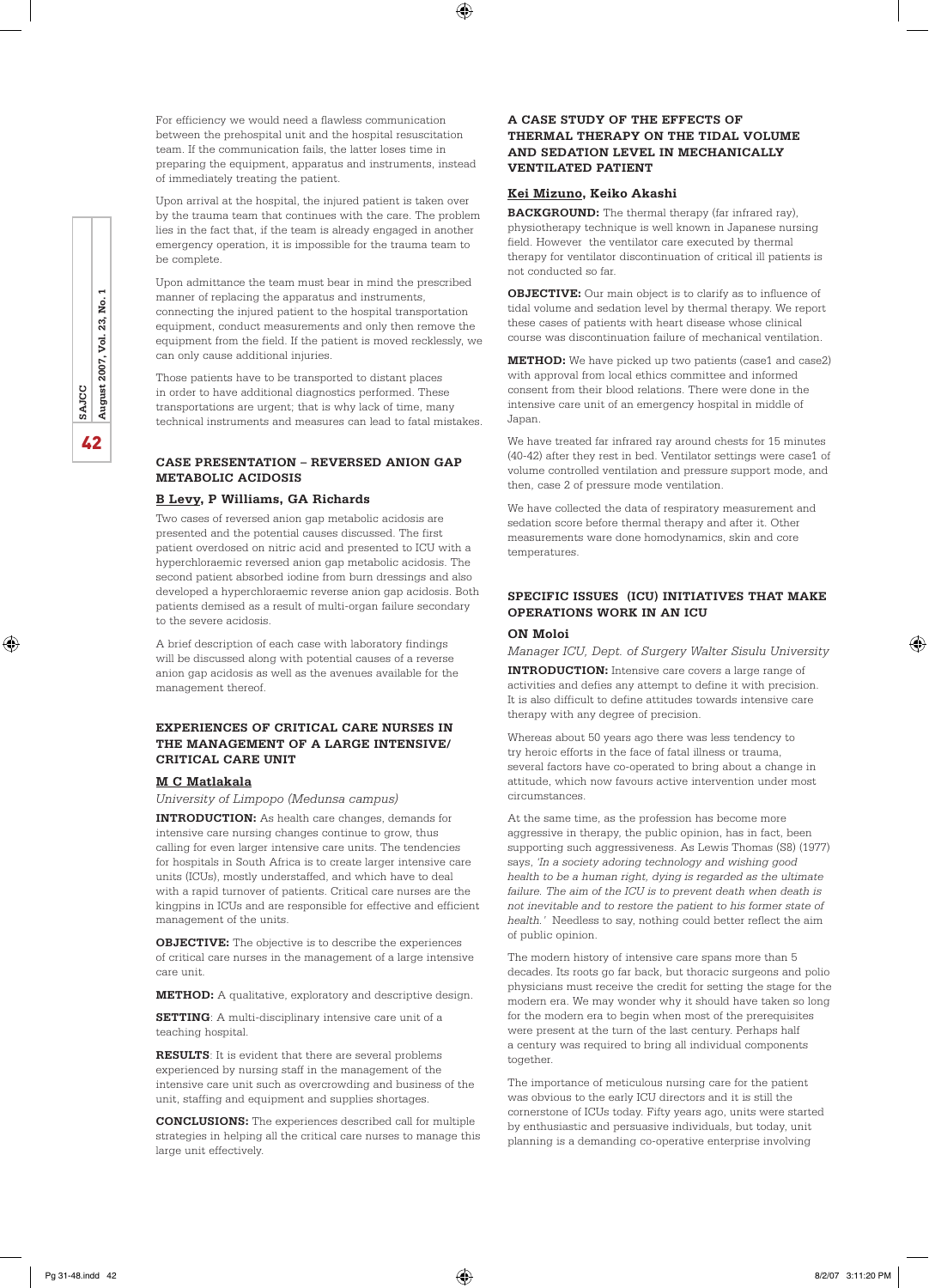$\bigoplus$ 

doctors, nurses and administrators, as well as outside professional consultants.

My paper is intended to discuss determinants of ICU, administrative and operating procedures.

### **OBJECTIVES:**

1. To highlight the importance of supportive services in an ICU, e.g. radiology and laboratory;

2. To emphasise the importance of education and training in ICU:

3. To emphasise challenges of communication in an ICU, and how to overcome them;

4. To highlight proper coverage by ICU-trained nurses in South Africa;

5. To show outcomes of positive attitude towards patient care and their families;

6. Sensitivity and awareness of the importance of the patient and his family;

7. To show the importance of the presence of a psychiatrist to attend to emotionally charged areas.

**CONCLUSION:** No system yet devised answers all questions in the allocation of human resources. Intensive care has probably achieved a reasonable measure of success with a lot of challenges previously unconsidered.

- 1. Cooper C, Cooper RS, Eaker LH. *Living with Stress*, Penguin, 1988. Cartwright S, Cooper CL. *No Haste: Taking the Stress out of Work.* Century, 1994.
- 2. Hilberman M. *Evolution of Intensive Care Units*. Crit Care Med 1975; 3: 159.
- 3. American Medical Association of Critical Care Nurses, Core Curriculum for Critical Care Nursing. 1975 Box D.N. Irvine, California 92664.
- 4. Grenvic A. Role of allied health professionals in critical care medicine. *Crit Care Med* 1975; 3: 123.
- 5. Skilberman J. Ethical dilemmas in the care of critically ill. *Lancet* 1974; 2: 634.

### **EVIDENCE-BASED NURSING GUIDELINES FOR PRONE POSITIONING OF ADULT, VENTILATED PATIENTS**

### **Suegnet Nortje, Elzabe Nel, Anna Nolte**

Prone positioning of a critically ill patient poses a challenge to nursing interventions, but it remains the responsibility of nurses to develop a way to provide the same basic and intensive care to patients lying prone as opposed to patients lying supine. The purpose of this study was to do a systematic review in order to explore the evidence in support of the beneficial nursing interventions during prone positioning of ventilated patients and to develop evidence-based nursing guidelines with regard to the nursing process. This exploratory, descriptive and retrospective systematic review includes data from 45 clinical trials, with a total population of 2 148 patients. Data were extracted onto data abstraction forms, assessed for methodological quality and summarised into evidence tables. All statistical calculations for the metaanalysis were performed by the RevMan 4.2.8 program. Prone positioning showed significant (*p* < 0.0001) increases in the  $PaO_2$  (WMD = 11.43) and the  $PaO_2$ /FiO<sub>2</sub> ratio (WMD  $= 21.58$ ,  $95\%$  CI  $= 11.36$ ;  $31.8$ ). The effects of complications, oxygenation and haemodynamic outcomes compared against the different prone positioning protocols had inconclusive results. Nursing guidelines to prone positioning were developed based on the best available evidence. The lack of nursing-care related articles on prone positioning was a major drawback. Based on these results, recommendations are made towards further study on the nursing care of prone-positioned patients.

### **HELLP SYNDROME: A PROSPECTIVE REVIEW OF 52 CONSECUTIVE ADMISSIONS TO AN INTENSIVE CARE UNIT**

### **Fathima Paruk\*, Satish Bhagwanjee\*, David JJ Muckart#, Piet J Becker\*\*, Jack Moodley**

**OBJECTIVES:** (i) Describe ICU admissions with HELLP Syndrome. (ii) Ascertain differences between HELLP syndrome and other hypertensive disorders of pregnancy (HDP). (iii) Ascertain differences between survivors and nonsurvivors. (iv) Assess severity of illness by APACHE II score, Organ failure Score and SOFA Score.

**DESIGN:** A 2-year prospective study in the Surgical ICU at King Edward VIII Hospital, Durban. Ethics approval was obtained.

**RESULTS:** HDP comprised 66% of the total obstetric admissions (144, *N* = 218). Fifty-two admissions (36%, *N* =144), exhibited all features of the HELLP Syndrome. They had a mean age of 27 years and gestation of 31 weeks. The mean platelet, bilirubin and LDH were 72000, 46 and 3130 µmol/ respectively. The mortality rate was 32.7% and 16.3% for HELLP syndrome and other HDP respectively. There were significant differences between these 2 groups in respect of parity, gestation, platelet count, bilirubin, GCS and organ failure scores ( $p < 0.05$ ). Survivors and non-survivors of the HELLP syndrome exhibited significant differences in respect of GCS, APACHE II Score and SOFA Score (day 1 to 5) (*p* < 0.05). No patient with 3 organ failures exceeding 72 hours survived.

**COMMENT:** HELLP syndrome is associated with substantial morbidity and mortality.

### **KNOWLEDGE OF ICU NURSES REGARDING PAIN MANAGEMENT**

### **Perrie H, Schmollgruber S**

**BACKGROUND:** Pain has been cited as one of the greatest stressors to ICU patients, and has been associated with poorer patient outcome, unnecessary suffering and added health care expenditure. Nurses require an adequate knowledge in order to ensure optimal pain management of the patients in their care.

**OBJECTIVES:** The aim of the first part of this study, for MSc dissertation, was to describe the knowledge of ICU nurses regarding pain management, to compare the difference in knowledge between ICU-trained and non-ICU- trained nurses and to describe the impact of years of ICU experience on this knowledge

**METHODS:** A prospective, descriptive, no- interventional study method was used. Approval was obtained from the ethics committee and other relevant authorities. The questionnaire used was developed and validated by two groups of ICU nursing experts. The study population included all consenting ICU nurses working in the selected units.

**RESULTS:** There were 136 participants in the study, (68 ICUtrained and 68 non-ICU trained). The mean score obtained was 43.97% (SD 15.45), ICU-trained participants obtaining 45.07% (SD 16.01) and non-ICU-trained obtaining 42.86% (SD 14.91). The correlation between knowledge and years of ICU experience was poor (*r =* 0.031).

**CONCLUSIONS:** This study found a lack of knowledge regarding pain management, no significant difference between ICU-trained and non-ICU-trained nurses and a poor correlation between knowledge levels and years of ICU experience.



♠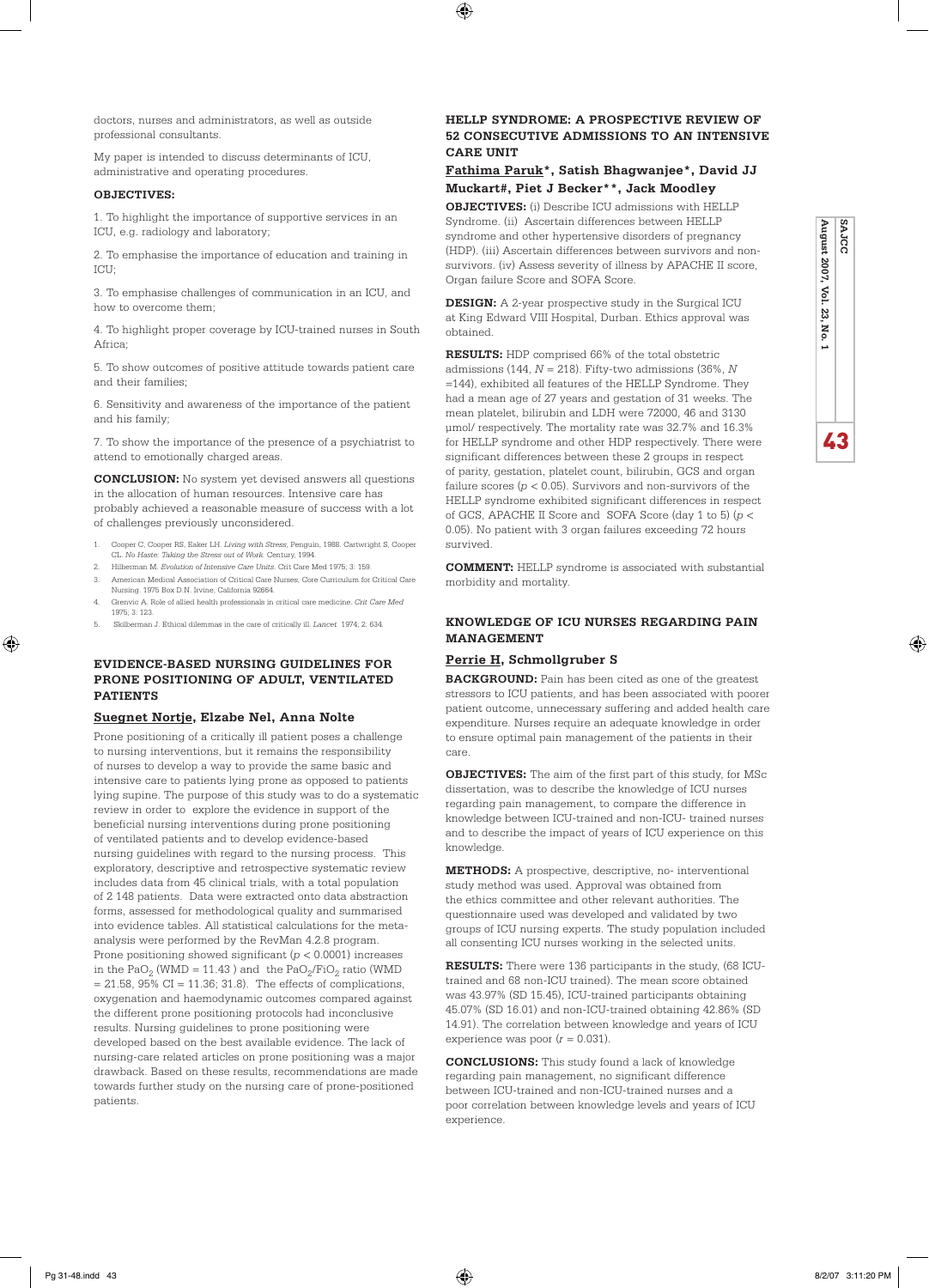### **KNOWLEDGE OF ICU NURSES REGARDING GLYCAEMIC CONTROL**

### **Perrie H, Schmollgruber S**

**BACKGROUND:** Maintaining normoglycaemia has been shown to have beneficial effects on the outcome of critically ill patients. However, in order to safely implement glycaemic control and avoid unnecessary complications associated with this practice, the nurse needs to have an adequate knowledge.

**OBJECTIVES:** The aim of the second part of this study, for MSc dissertation, was to describe the knowledge of ICU nurses regarding glycaemic control, to compare the difference in knowledge between ICU-trained and non-ICU-trained nurses and to describe the impact of years of ICU experience on this knowledge.

**METHODS:** A prospective, descriptive, non-interventional study method was used. Approval was obtained from the ethics committee and other relevant authorities. The questionnaire used was developed and validated by two groups of ICU nursing experts. The study population included all consenting ICU nurses working in the selected units.

**RESULTS:** There were 136 participants in the study, (68 ICUtrained and 68 non-ICU-trained). The mean score obtained was 48.71% (SD 13.30), ICU-trained participants obtaining 51.26% (SD 11.74) and non-ICU-trained obtaining 46.16% (SD 14.34). The correlation between knowledge and years of ICU experience was poor (*r =* 0.168).

**CONCLUSIONS:** This study found a lack of knowledge regarding glycaemic control, no significant difference between ICU-trained and non-ICU-trained nurses and a poor correlation between knowledge levels and years of ICU experience.

### **KNOWLEDGE OF ICU NURSES REGARDING WEANING FROM MECHANICAL VENTILATION**

### **Perrie H, Schmollgruber S**

**BACKGROUND:** Protocol-directed weaning has been associated with reduced duration of mechanical ventilation, decreased risk of complications, decreased length of ICU stay and reduced cost of ICU. Nurses, however, require a sound knowledge of ventilation in order to safely implement a weaning protocol.

**OBJECTIVES:** The aim of the third part of this study, for MSc dissertation, was to describe the knowledge of ICU nurses regarding weaning from mechanical ventilation, to compare the difference in knowledge between ICU- trained and non-ICU-trained nurses and to describe the impact of years of ICU experience on this knowledge.

**METHODS:** A prospective, descriptive, non-interventional study method was used. Approval was obtained from the ethics committee and other relevant authorities. The questionnaire used was developed and validated by two groups of ICU nursing experts. The study population included all consenting ICU nurses working in the selected units.

**RESULTS:** There were 136 participants in the study, (68 ICUtrained and 68 non-ICU-trained). The mean score obtained was 50.00% (SD 17.16), ICU-trained participants obtaining 53.99% (SD 18.19) and non-ICU-trained obtaining 46.01% (SD 15.18). The correlation between knowledge and years of ICU experience was poor (*r*= 0.118).

**CONCLUSIONS:** This study found a lack of knowledge regarding weaning from mechanical ventilation, no significant difference between ICU-trained and non-ICU-trained nurses and a poor correlation between knowledge levels and years of ICU experience.

### **THE EXPERIENCES OF CRITICAL CARE STUDENTS IN PRESENTING CASE STUDIES**

### **M Phillips, Y Botma**

⊕

*University of the Free State*

**INTRODUCTION:** Students in the Advanced University Diploma in Critical Care (General) programme at the UFS annually present three case studies on critically ill patients, with different diagnoses they have nursed for at least 18 hours, according to a given instrument.

**OBJECTIVE:** The objectives of this study were to determine the positive and negative experiences of critical care students regarding case presentations during 2006 and to generate recommendations on how to improve this experience for future students.

**METHOD:** A descriptive, quantitative study was performed. Consensus regarding the most important experiences and recommendations were obtained by means of the nominal group technique.

**OUTCOMES MEASURES:** Participants reflected in silence on three questions posed to them. Individually they listed five ideas on separate 3 x 5 index cards. Ideas were recorded using round-robin recording. Each participant rated, from the group's list, five items most important to them. The numeric value of each item was calculated and the items with the highest score were listed according to significance.

**RESULTS:** The first positively rated experience was that they learned to prioritise the patients' health care needs. The participants rated the stress associated with the presentations as the most negative experience. An orientation video that illustrates what is expected of them will most probably reduce the stress levels of future students.

**CONCLUSION:** Through exposure to case presentations critical care students developed skills required in the critical care environment, like prioritisation, stress management and a structure to base their performance on.

### **COMPARISON OF SURGICAL HAND SCRUB WITH BETADINE AND DECOSEPT ON BACTERIAL COLONY COUNT**

### **Rezaei K, Sahranavard Y. Nazeri M, Tarrahi MJ**

**INTRODUCTION:** Use of new methods for prevention of communicable diseases and infection control, nowadays in most operating rooms involves the surgical team scrubbing with an efficient agent for a short time, while in more of our operating rooms, traditional use of routine hand scrub (Betadine more than 3 min) is common. The aim of this clinical trial was to compare efficacy of Betadine and an alcoholic agent (Decosept) on bacterial colony count (BCC) in Social Provides Hospital in Khoramabad (west of Iran) in May 2006.

**METHODS:** 20 cases were selected of operating room scrub nurses according to various criteria. First, all subjects washed their hands for 1 min with soap. The bacterial pre-value was obtained by rubbing fingertips in Triptych Soy Broth (TSB) for 1 min. Then, in first stage, each subject scrubbed their hands with Betadine (povidone iodine 7.5 %) for 3 min and dried with a sterile towel after rinse.

Bacterial postvalue (immediate effect) was obtained for one hand and the other hand was gloved for 2 hours. After the gloves were taken off, a second postvalue was obtained for sustained effect. After 1 week, for second stage, all subjects first washed their hands and the bacterial pre-value was obtained as for first stage. Then, each subject scrubbed with Decosept by using as many portions as necessary to keep hands wet for 3 min (10-12 ml). Bacterial post-values

44**SAJCC August 2007, Vol. 23, No. 1** ρg. 23, Vol. August 2007, SAJCC 44

⊕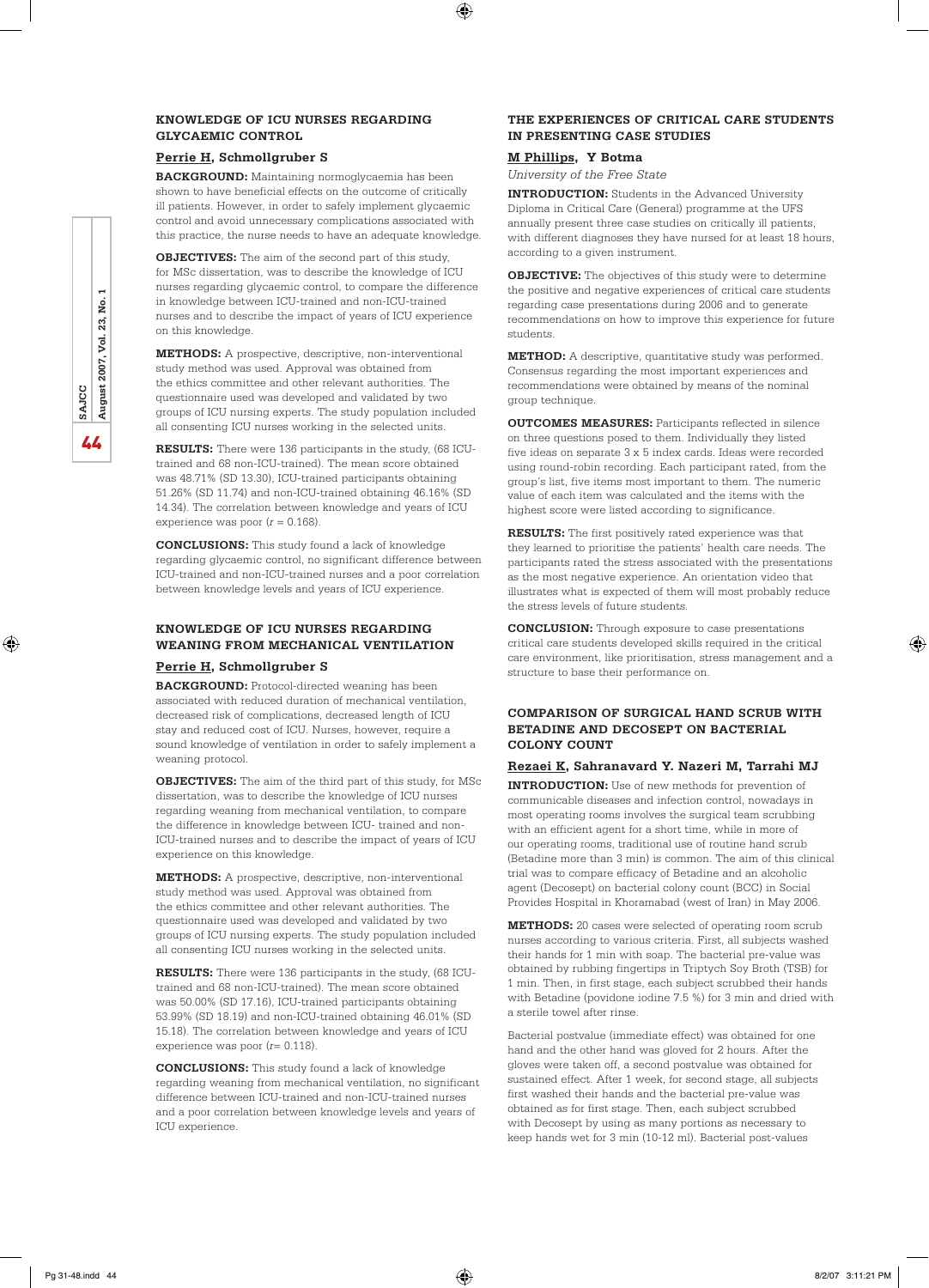(immediate effect) were obtained for one hand and the other hand was gloved for 2 h. After the gloves were taken off, a second postvalue was obtained for sustained effect. Data were analysed by SPSS version 12. For comparison of BCC in each stage the paired t-test was used.

**RESULTS:** Comparisons of BCC frequency were different for immediate effect of Betadine and Decosept (38 & 25), and 2 h after scrub (72 & 40). The mean BCC reductions immediately after Betadine and Decosept scrub were of significant difference (PV=0.011). Also, the mean of BCC Incensement (sustained effect) were different (*p =* 0.011) 2 h after scrub. The mean of BCC immediate and 2 h after scrub with Betadine (first stage), showed Incensement (1.7). This Incensement after scrub with Decosept (second stage) was less than Betadine (1.15). So, the difference between first and second stages was significant (*p =* 0.001)

**CONCLUSION:** In general, comparison of BCC reduction in both stages (after scrub with Betadine and Decosept), not only in immediate but also sustained effect, showed the alcohol agent (Decosept) was more efficient in BCC reduction. We suggest more use of alcohol agents for hand surgical scrub instead of others.

### **CURB-65, PNEUMONIA SEVERITY INDEX AND APACHE II 25 SCORES TO ASSESS MORTALITY RISK IN COMMUNITY-ACQUIRED PNEUMONIA Guy Richards, Howard Levy, Pierre-Francois**

### **Laterre, Charles Feldman, Becky Bates and Rebecca L Qualy**

**INTRODUCTION:** Patients with community-acquired pneumonia (CAP) comprised 35.6% of the PROWESS study and 33.1% of the placebo arm. We investigated the use of CURB-65, the Pneumonia Severity Index (PSI) and APACHE II prediction scores to identify the CAP population from the PROWESS placebo arm at the greatest mortality risk.

**METHODS:** Patients were classified as having CAP if the lung was the primary infection site and the patient originated from home. The abilities of CURB-65, PSI and APACHE II scores to determine 28-day and in-hospital mortality were compared using receiver operator characteristic (ROC) curves and the associated areas under the curve.

**RESULTS:** PROWESS enrolled 278 CAP patients in the placebo arm. The areas under the ROC curves for PSI = 5, CURB-65  $\geq$  3, and APACHE II  $\geq$  25 for predicting 28-day (c = 0.65, 0.66, 0.64, respectively) and in-hospital mortality ( $c =$ 0.65, 0.65, 0.64, respectively) were not statistically different from each other. The 28-day mortality of patients with a PSI score = 5, CURB-65  $\geq 3$  and APACHE II  $\geq 25$  was 41.6%, 37.9%, and 43.5% respectively.

**CONCLUSIONS:** Despite early diagnosis and appropriate antibiotic therapy, conventionally treated CAP with PSI scores = 5, CURB-65 scores  $\geq 3$ , or APACHE II  $\geq 25$  has an unacceptably high mortality. In this study, PSI, CURB-65 and APACHE II ≥ 25 scoring systems perform similarly in predicting 28-day and in-hospital mortality; however, the PSI and APACHE II are cumbersome and time-consuming to perform while CURB-65 is simple and rapid.

### **IMPAIRMENT OF RANGE OF MOVEMENT, MUSCLE STRENGTH AND ENDURANCE IN CHILDREN WITH BURNS OVER 10%, ON DISCHARGE FROM Johnson & Johnson Paediatric Burns Unit, Chris Hani Baragwanath Hospital**

### **T Bulmer, C Humphries, T Mukheli, J Saggers, N Sekhu, M Weedon**

*Chris Hani Baragwanath Hospital, Soweto*

The Paediatrics Burns Units can accommodate 27 children, aged from newborns to 12 years old. Out of a total of 316

children admitted to the unit in 2006, 244 sustained hotwater burns and 37 flame burns. Over a 5-month period a total of 128 children have been admitted to the unit in 2007.

⊕

**OBJECTIVE:** This paper aims to assess the impairment of range of movement, muscle strength and endurance present in children with burns of more than 10% on the day of discharge.

**METHOD:** A pilot study involving male and female patients between 4 and 12 years of age admitted to the unit with burns of 10% or more. Children were assessed using standardised tests on the day of discharge.

**August 2007, Vol. 23, No. 1**

ಜ No.

August 2007, Vol.

45

⊕

**SAJCC**

**RESULTS AND CONCLUSION:** The results will be presented in terms of values gained for strength, range and endurance compared to normal values which exist for this population. Results and recommendations will contribute to the development of a more comprehensive rehabilitation programme for children suffering burn injuries.

### **COMMUNICATION WITH RELATIVES OF CRITICALLY ILL PATIENTS AND ETHICAL PRINCIPLES**

### **Drago Satosek\*†; Marusa Brvar\*‡, Slavica Klancar\***

*\* Nurses Association for Emergency and Critical Care, Slovenia*

*† University Medical Center Ljubljana, Slovenia, Department of Cardiology*

*‡ University Medical Center Ljubljana, Slovenia, Medical Emergency Department*

Communication knowledge places in the limelight comprehension between those who are communicating. For successful communication of nurses with patient or patient's relative much more is urgent and required. This communication has to be efficient, adjusted for easier understanding and highly respectful. All this is needed because a patient in the nursing process has a lot of difficulties: a severe illness, concerns about survival and longterm consequences and concerns about their family. That is why this communication has to be particularly sensitive, and above all, understandable also to persons with no or very little medical knowledge.

Patient's relatives have at all times a very important role and that is why we have to communicate with them attentively. We have to understand all the facts that influence our communication. Sometimes a patient's condition depends on this communication. That is why nurses must correctly perceivethe needs of patient's relatives.

A lot has been written about communication with relatives, but there are no one-sided, easy answers when it comes to concrete cases of communication. This has to be substantially sufficient and congruent with nurse competence. Patients' relatives often take offence at incomplete information from nurses. In our country we often hear a nurse saying, that she does not have the competence to give information. This should not be so. Nurses must give information that is in connection with nursing practice. To do so, a nurse should know her/his work as well as competences. It is not understandable why nurses are not presenting their work and profession as entirety at the time when they must prove their profession again and again.

Most common information that is expected from nurses is information about a nursing plan, ongoing nursing interventions and their outcomes, and about all needs of a patient. Nurses have to ascertain and meet those needs on daily basis. This brings about patient satisfaction and improvement of his/her condition.

⊕

Pg 31-48.indd 45 8/2/07 3:11:21 PM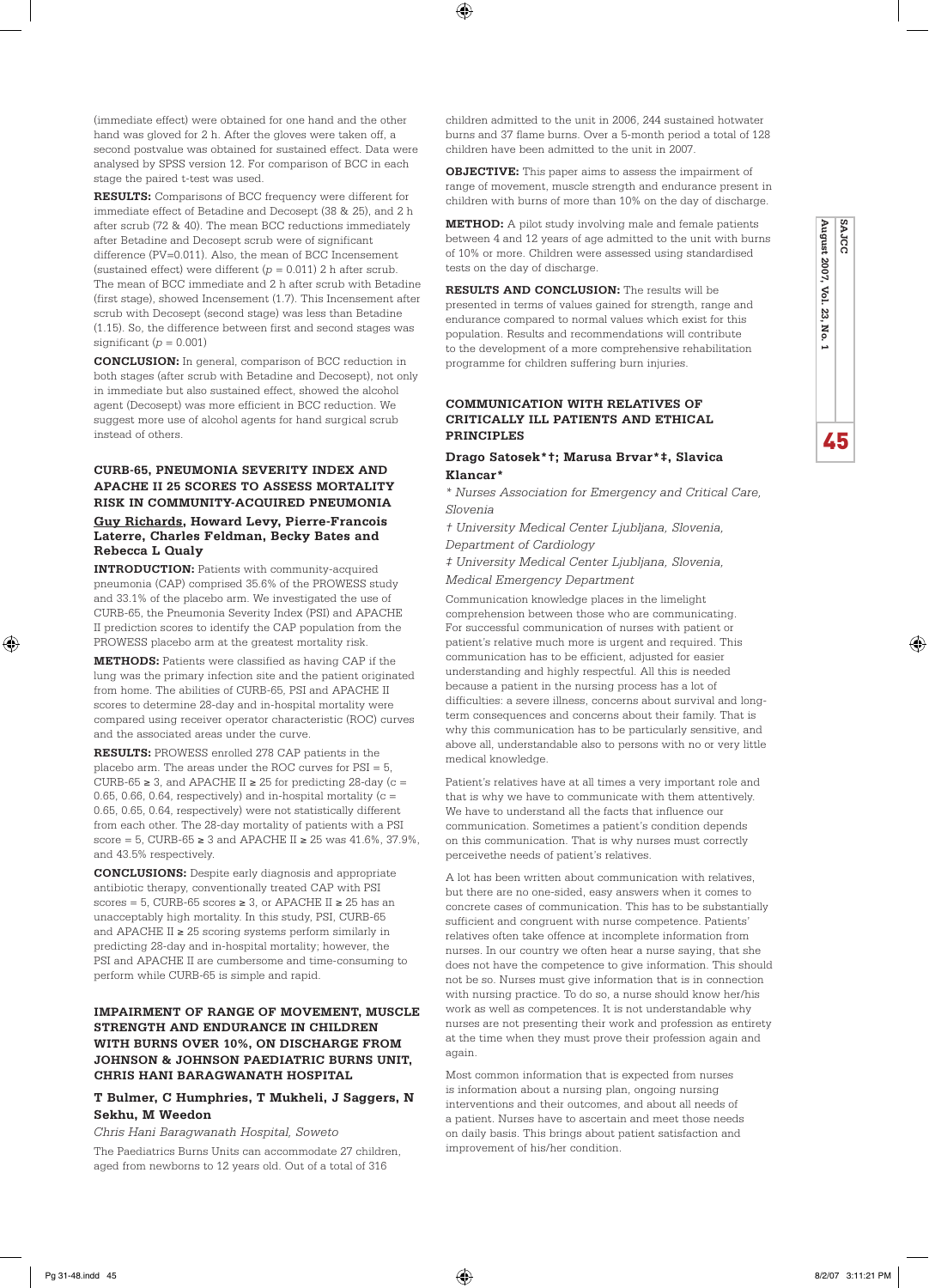Ethical principles in communication enable us as nurses to offer sympathetic and sensitive attitude to relatives. Nurses can offer plenty information if they are sufficiently educated about their profession. Nurses can provide information to relatives about all patients' needs, desires and their intentions. That is why nurses say that they are ambassadors of patients and their rights.

⊕

### **THE USE OF THE ALARIS® ASENA® CC SYRINGE PUMP WITH GUARDRAILS® SAFETY SOFTWARE TO REDUCE INTRAVENOUS MEDICATION ERRORS IN THE ICU**

### **Schleicher GK, van der Merwe J, Padayachee M**

**OBJECTIVES:** Medication errors and adverse drug events occur frequently in the ICU setting. The Alaris® Asena® CC Syringe Pump with Guardrails® Safety Software can help reduce intravenous medication errors by incorporating recommended standard dosing limits and safe infusion protocols. The use of Guardrails® Continuous Quality Improvement (CQI) Event Tracker records medication infusion alerts and captures any abnormal pump event or attempted infusion error. We performed an observational study to evaluate the Guardrails® Safety Software, to explore the clinical acceptance of the software, and to monitor and prevent any adverse intravenous medication events in the ICU.

**SETTING:** Wits Donald Gordon Medical Centre ICU, a 15 bedded multi-disciplinary teaching ICU.

**METHODS:** An observation study was conducted prior to installation of infusion pumps. Data were collected and drug dosage and infusion rates programmed into the infusion pumps. The subsequent study period lasted from November 2006 until April 2007. The number of infusion errors (exceeding the recommended safe drug dosages or infusion rates) were recorded and classified as severe, moderate or minor events.

**RESULTS:** The number of infusion errors reported during the sample period was 77, of which 19 were severe, 28 moderate and 30 minor events. All potentially harmful drug infusions were averted by the Guardrails ® Safety Software.

**CONCLUSION:** The use of Guardrails ® Safety Software, incorporating standard drug concentrations, weight-based dosing, and safe dosing and infusion limits, will assist ICU staff to administer the required medication at the correct dose and rate, and avoid potentially harmful drug overdose.

### **A PROFILE OF POSTGRADUATE ICU NURSING RESEARCH**

### **Juan Scribante**

**INTRODUCTION:** ICU nurses are accountable for setting standards of quality with regard to ICU nursing, and should contribute to ICU nursing practise by undertaking and implementing research. ICU nursing research also contributes to the progression of ICU knowledge, promotes better patient care and best practice, all of which address important challenges that ICU nursing is facing currently in South Africa.

The aim of the study is to compile a profile of postgraduate ICU nursing research that has been completed 2006 in the Nursing Departments of South African Universities.

The objectives were to:

- determine the number of projects completed at Masters and Doctorate levels respectively; and
- compare the 2006 profile with the 2000-2005 profile<sup>1</sup>.

**METHODOLOGY:** A quantitative research design was used. WITS ethics approval was obtained. Programme leaders completed a consent form and an electronic questionnaire. The data were entered into a database and analysed using descriptive analysis techniques.

**RESULTS:** The number and focus of projects completed during 2006 are comparable with the  $2000-2005$  profiles<sup>1</sup>

| Completed projects 2006 |  |
|-------------------------|--|
| Doctorate<br>Masters    |  |

**CONCLUSION:** There is a desperate need to increase the output of postgraduate ICU nursing research. This is an objective way for nurses to maintain and improve their position in the ICU team.

1. Scribante J, Bhagwanjee S: A profile of postgraduate critical care nursing research in South Africa *S Afr J Crit Care* 2006; 22:78-84.

### **STUDY OF THE EFFECT OF SELF-CARE BEHAVIOURS ON THE QUALITY OF LIFE IN PATIENTS WITH HEART FAILURE IN MEDICAL CENTRES AFFILIATED TO IRAN AND TEHRAN UNIVERSITIES OF MEDICAL SCIENCES AND HEALTH SERVICES,1385.**

### **S Asemi, F Shojaei, A N Yarandi, F Hosseini BACKGROUND:** Heart failure, as a common disabling and

fatal disorder, imposes a great burden on patients suffering from it. Finding ways to promote the quality of life of the patient will consequently diminish her/his problems and in this way nurses are those whom play the most important role.

**OBJECTIVE:** Study of the effect of self-care behaviours on the quality of life of patient with heart failure.

**DESIGN:** it was a correlational-descriptive study in which questionnairs were used to gather the data.

**SAMPLE:** The research sample included 250 patients with heart failure, selected by convenience random sampling method.

**RESULTS:** Based on the findings, there was a statistically meaningful relation between self care behaviours and the quality of life (*p =* 0.00). Also, all dimensions of the quality of life were related to self-care behaviours. This reveals that whenever self care behaviours are promoted, the quality of life would be more satisfactory. Besides 76.4% of the patients possessed moderate and low self-care behaviours level.

**CONCLUSION:** Overall,we found that the majority of the sample group possessed undesirable and low level quality of life and self-care behaviours. Patients with better quality of life reckoned that they had had more desirable self-care behaviour. So, it is recommended that in order to improve the quality of life of patients with heart failure, self care behaviours be enhanced by teaching and consulting programmes.

### **A RARE CASE OF VITAMIN D DEFICIENCY INDUCED MYOCARDITIS**

### **Amani Shalash, Johannes du Plessis, Jaishen Rajah**

**AIM:** To report a rare case of acute myocarditis induced by severe vitamin D deficiency and related hypocalcemia.

**METHOD:** A 4-month-old infant was admitted directly from the ER to the PICU with shock and severe metabolic acidosis. The child was intubated and ventilated, given fluid resuscitation and inotropic support (dopamine and milnirone).

⊕